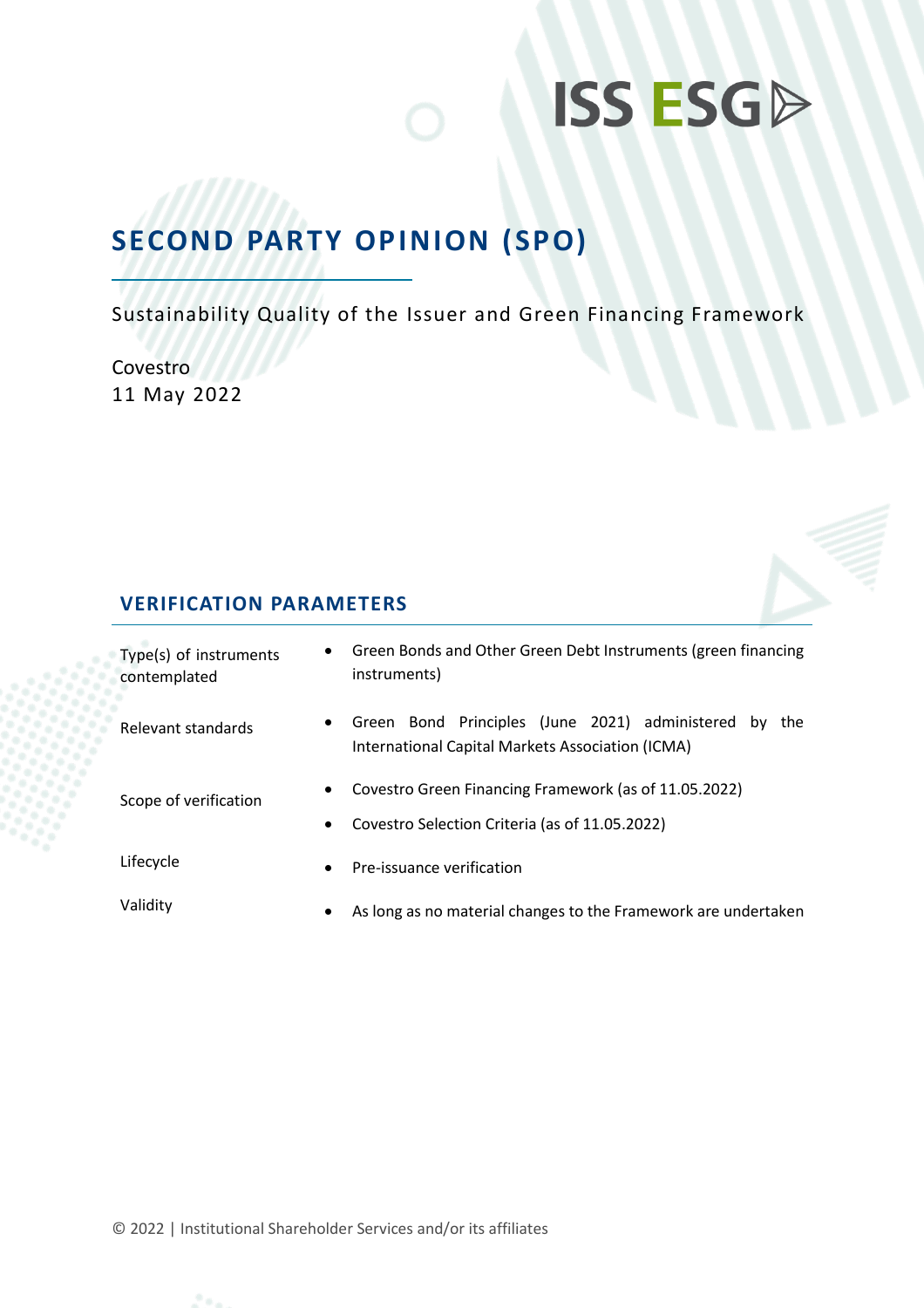

# **CONTENTS**

| PART I: GREEN FINANCING INSTRUMENTS LINK TO COVESTRO'S SUSTAINABILITY STRATEGY  5 |
|-----------------------------------------------------------------------------------|
|                                                                                   |
| B. CONSISTENCY OF GREEN FINANCING INSTRUMENTS WITH COVESTRO'S SUSTAINABILITY      |
|                                                                                   |
|                                                                                   |
| A. CONTRIBUTION OF THE GREEN FINANCING INSTRUMENTS TO THE UN SDGs  15             |
| B. MANAGEMENT OF ENVIRONMENTAL AND SOCIAL RISKS ASSOCIATED WITH THE SELECTION     |
|                                                                                   |
|                                                                                   |
|                                                                                   |
|                                                                                   |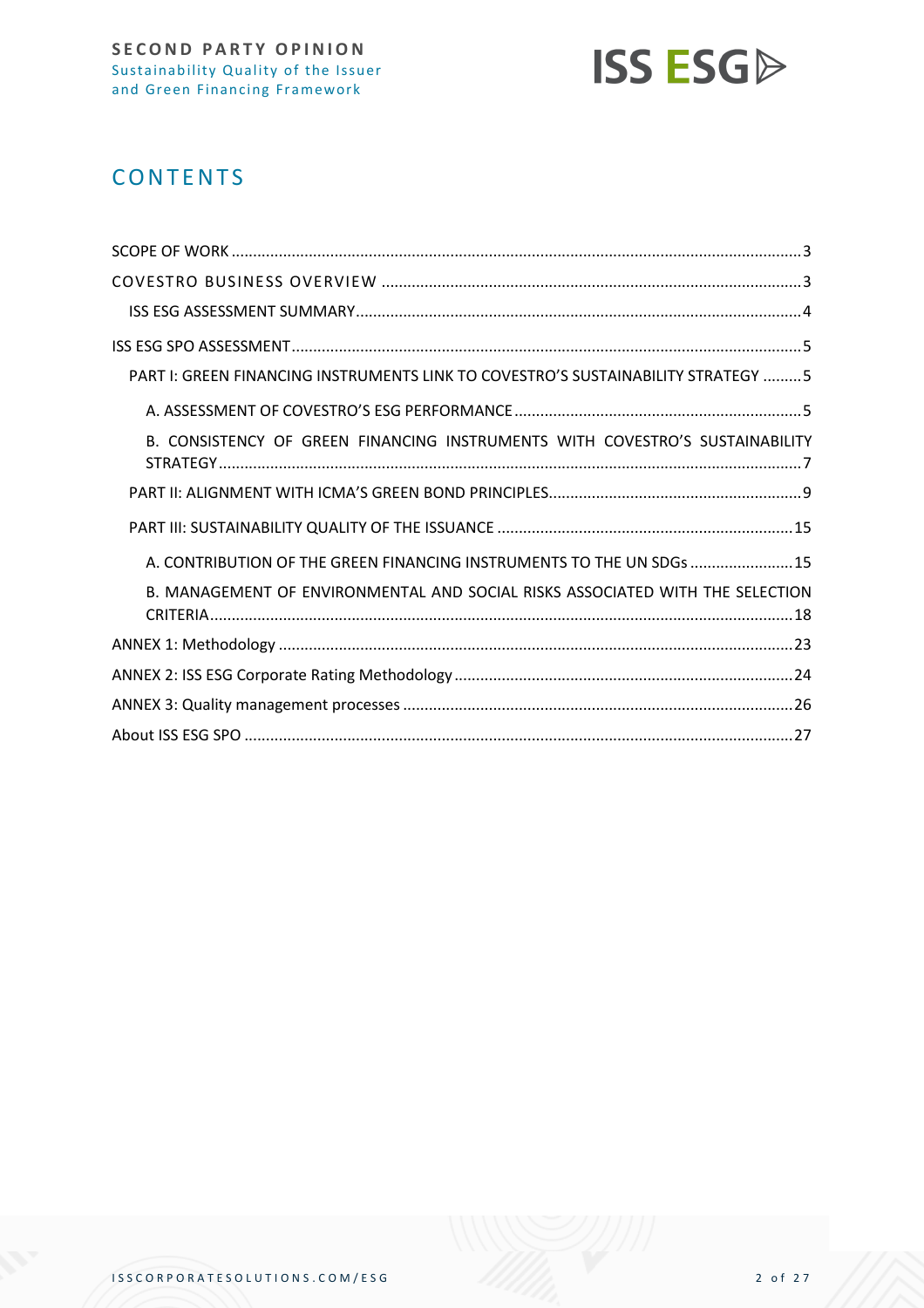

# <span id="page-2-0"></span>SCOPE OF WORK<sup>1</sup>

Covestro ("the Issuer") commissioned ISS ESG to assist with its Green Financing Instruments by assessing three core elements to determine the sustainability quality of the instrument:

- 1. Green Financing Instruments link to Covestro's sustainability strategy drawing on Covestro's overall sustainability profile and issuance-specific Use of Proceeds categories.
- 2. Covestro's Green Financing Framework (11.05.2022 version) benchmarked against the International Capital Market Association's (ICMA) Green Bond Principles (GBP).
- 3. The Selection Criteria whether the projects contribute positively to the UN SDGs and perform against ISS ESG's issue-specific key performance indicators (KPIs) (See Annex 1).

# <span id="page-2-1"></span>COVESTRO BUSINESS OVERVIEW<sup>2</sup>

Covestro is a global suppliers of polymer materials and application solutions developed for these materials. Covestro AG, the parent company of the Covestro Group, is headquartered in Leverkusen (Germany). It is listed on the stock exchange in Germany and is included in the DAX, Germany's leading index.

The Group reports on two segments "Performance Materials" and "Solutions & Specialties" which comprise seven business entities:

**Performance Materials (c. 51% of the 2021 external Sales):** The Performance Materials segment focuses on developing, producing, and supplying performance materials such as standard polyurethanes and polycarbonates, as well as base chemicals. These include i.a. diphenylmethane diisocyanate (MDI), toluene diisocyanate (TDI), long-chain polyols, and polycarbonate resins. Those materials are used in sectors such as the furniture and wood processing industry, the construction industry as well as the automotive and transportation industry. These materials are used in roof structures, insulation for buildings and refrigerators, mattresses, and car seats, among other applications.

**Solutions & Specialties (c. 48% of the 2021 external Sales):** The Solutions & Specialties segment consolidates Covestro's solutions and specialties businesses, and combines chemical products with application technology services. Covestro's Solutions & Specialties business comprises a variety of polymer products including polycarbonates, precursors for coatings and adhesives, MDI specialties and polyols, thermoplastic polyurethanes, specialty films, and elastomers. They are used in sectors such as the automotive and transportation industry; the electrical, electronics and household appliances industry; the construction industry; and the healthcare industry. These materials include composite resins for wind turbine rotor blades; precursors for coatings and adhesives; laptop cases; floodlights; and high-quality specialty films.

<sup>1</sup>The SPO assessment was completed between February and May 2022

<sup>2</sup> Covestro, 2021, Annual report[, https://report.covestro.com/annual-report-2021/servicepages/downloads/files/entire-covestro-ar21.pdf](https://report.covestro.com/annual-report-2021/servicepages/downloads/files/entire-covestro-ar21.pdf)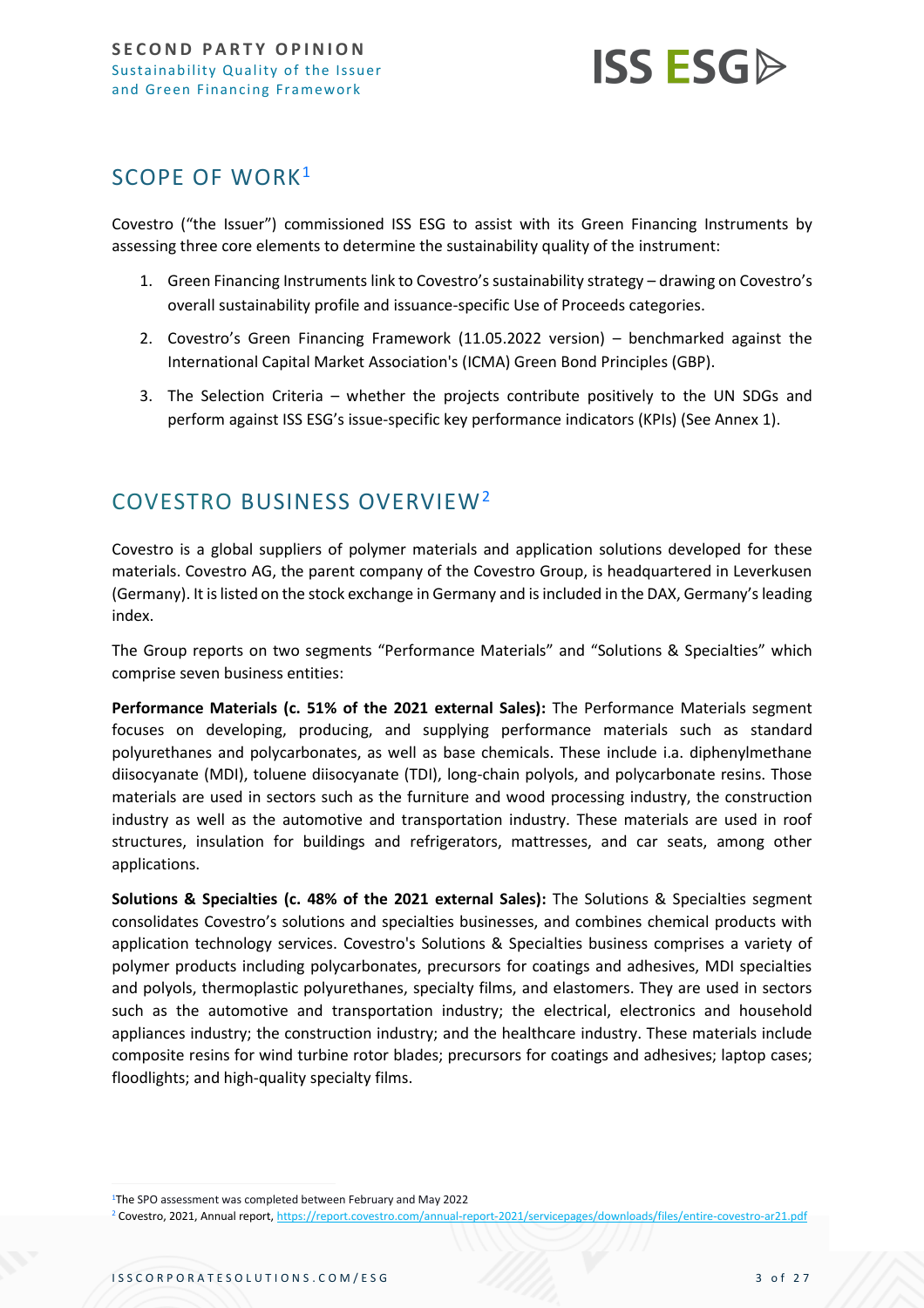# **ISS ESG**

# <span id="page-3-0"></span>ISS ESG ASSESSMENT SUMMARY

| <b>SPO SECTION</b>                                                                                           | <b>SUMMARY</b>                                                                                                                                                                                                                                                                                                                                                                                                                                                                                                                                                                                                                                                                                                                                                                                                                                                                                                                                                                                                                      | <b>EVALUATION</b> <sup>3</sup>                                   |
|--------------------------------------------------------------------------------------------------------------|-------------------------------------------------------------------------------------------------------------------------------------------------------------------------------------------------------------------------------------------------------------------------------------------------------------------------------------------------------------------------------------------------------------------------------------------------------------------------------------------------------------------------------------------------------------------------------------------------------------------------------------------------------------------------------------------------------------------------------------------------------------------------------------------------------------------------------------------------------------------------------------------------------------------------------------------------------------------------------------------------------------------------------------|------------------------------------------------------------------|
| Part 1:<br>Green<br><b>Financing</b><br><b>Instruments</b><br>link to issuer's<br>sustainability<br>strategy | According to the ISS ESG Corporate Rating published on 05.04.2022,<br>the issuer shows a high sustainability performance against the industry<br>peer group on key ESG issues faced by the Chemicals sector. The issuer<br>ranks 13 <sup>th</sup> out of 198 companies within its sector.<br>The Use of Proceeds financed through this Green Financing<br>Instruments are consistent with the issuer's sustainability strategy and<br>material ESG topics for the issuer's industry. The rationale for issuing<br>Green Financing Instruments is clearly described by the issuer.                                                                                                                                                                                                                                                                                                                                                                                                                                                   | <b>Consistent</b><br>with issuer's<br>sustainability<br>strategy |
| Part 2:<br>Alignment<br>with GBP                                                                             | The issuer has defined a formal concept for its Green Financing<br>Instruments regarding use of proceeds, processes for project<br>evaluation and selection, management of proceeds and reporting. This<br>concept is in line with the ICMA's Green Bond Principles.                                                                                                                                                                                                                                                                                                                                                                                                                                                                                                                                                                                                                                                                                                                                                                | <b>Aligned</b>                                                   |
| Part 3:<br>Sustainability<br>quality of the<br><b>Selection</b><br><b>Criteria</b>                           | The overall sustainability quality of the Selection Criteria in terms of<br>sustainability contributions, risk avoidance and minimization is good<br>based upon the ISS ESG assessment. The Green Finance Instruments<br>will (re-)finance eligible asset categories which include: circular<br>economy adapted products, production technologies and processes;<br>and /or certified efficient products, energy efficiency, renewable<br>energy, sustainable water and wastewater management, pollution<br>prevention and control and green buildings.<br>Those use of proceeds categories have a significant contribution to<br>SDGs 7 'Affordable and clean energy', 11 'Sustainable cities and<br>communities', 12 'Responsible Consumption & Production' and 13<br>'Climate action' and a limited contribution to SDG 6 'Clean Water &<br>Sanitation'. The issuer sustainability risk management is in place, but<br>further measures to assure a holistic management of all key<br>sustainability risks could be implemented. | <b>Positive</b>                                                  |

<sup>3</sup> ISS ESG's evaluation is based on the Covestro's Green Financing Framework (11.05.2022 version), on the analysed Selection Criteria as received on the 11.05.2022, and on the ISS ESG Corporate Rating updated on the 05.04.2022 and applicable at the SPO delivery date.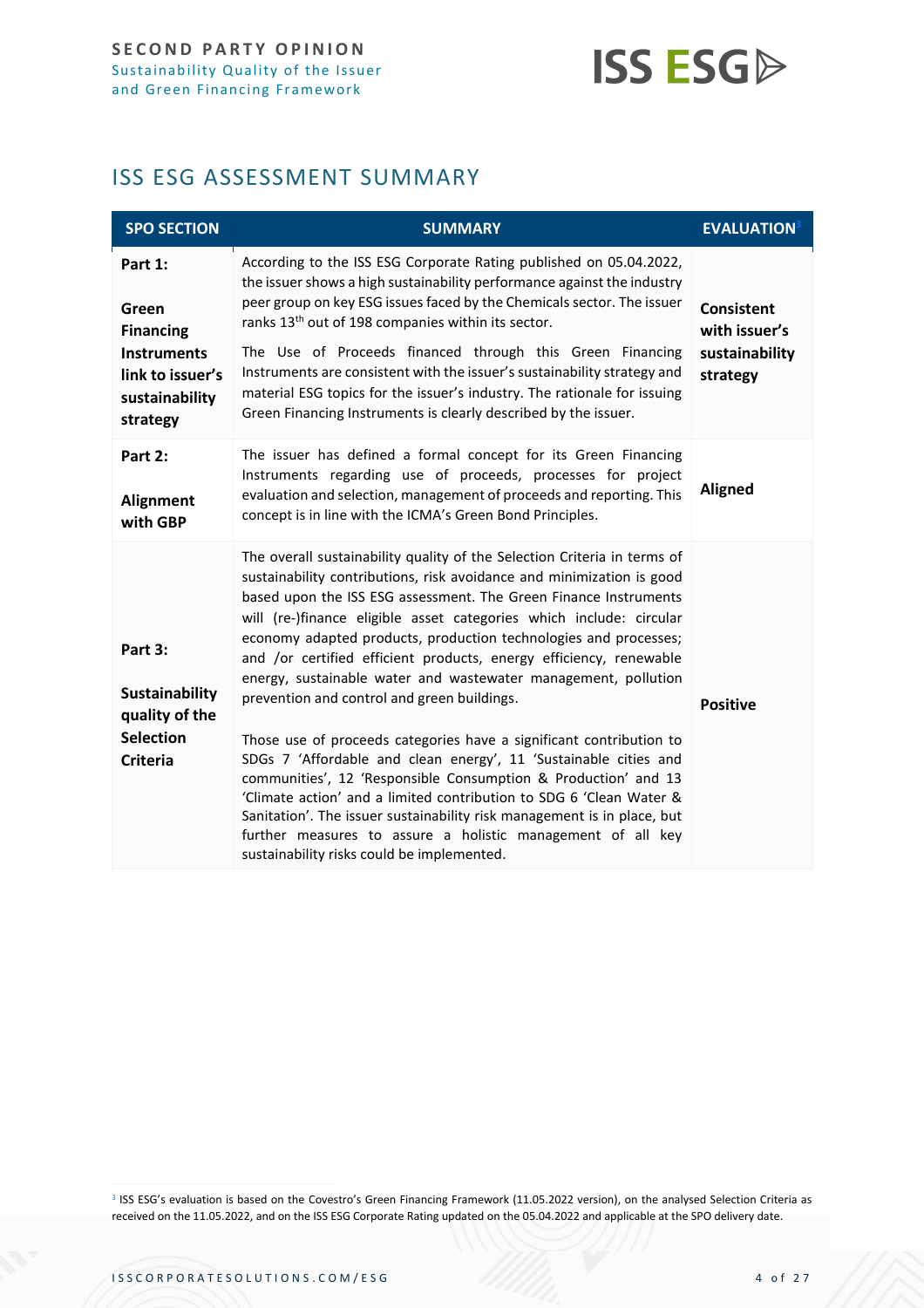

# <span id="page-4-0"></span>ISS ESG SPO ASSESSMENT

# <span id="page-4-1"></span>**PART I: GREEN FINANCING INSTRUMENTS LINK TO COVESTRO'S SUSTAINABILITY STRATEGY**

## <span id="page-4-2"></span>A. ASSESSMENT OF COVESTRO'S ESG PERFORMANCE

The ISS ESG Corporate Rating provides material and forward-looking environmental, social and governance (ESG) data and performance assessments.

| COMPANY         | INDUSTRY         | <b>IDECILE RANK</b> | TRANSPARENCY LEVEL, |
|-----------------|------------------|---------------------|---------------------|
| <b>COVESTRO</b> | <b>CHEMICALS</b> |                     | <b>VERY HIGH</b>    |

This means that the company currently shows a high sustainability performance against peers on key ESG issues faced by the Chemicals industry as it obtains a Decile Rank relative to its industry group of 1, given that a decile rank of 1 indicates highest relative ESG performance out of 10.

## *ESG performance*

As of 05.04.2022, this rating places Covestro 13<sup>th</sup> out of 198 companies rated by ISS ESG in the Chemicals industry.

Key challenges faced by companies in this industry in terms of sustainability management are displayed in the chart on the right, as well as the issuer's performance against those key challenges in comparison to the average industry peers' performance.

#### **Key Issue Performance**



#### *Sustainability Opportunities*

Covestro is mainly engaged in the manufacturing and supply of polymers (polyurethanes, polycarbonates) for a wide range of industrial applications. For chemical companies such as Covestro, potential opportunities lie in the use of alternative resources to generate products used by downstream industries. The company is committed to reducing its dependency on fossil-based feedstock (e.g., through initiatives on CO2 conversion), but it does not demonstrate that a significant share of raw materials is sourced from renewable and sustainable sources. Yet, Covestro already started commercial utilization of CO2 at one of its German sites and is committed to further spending some of its R&D budget on developing procedures to enable the use of CO2 as a raw material. Thus, the company may in the future exploit its potential in the area if it can guarantee that CO2 conversion is based on energy from renewable sources.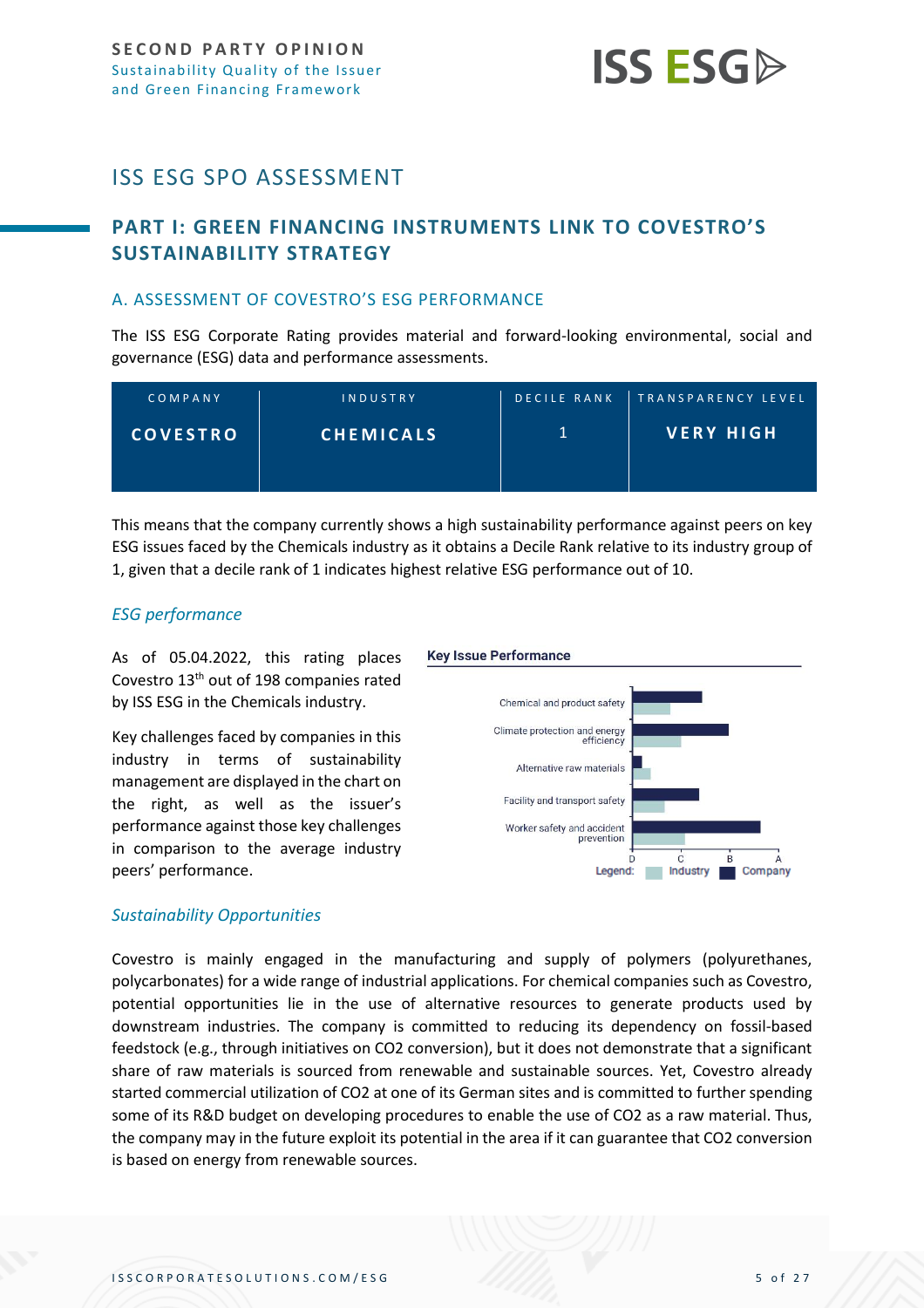

## *Sustainability Risks*

Covestro's sustainability risks are mainly associated with the handling of chemicals, greenhouse gas emissions, raw material supply chain, and the safety of its workers and neighboring communities. Regarding environmental risks, the company has set a clear GHG reduction target and related action plans to achieve greenhouse gas emission reduction. The targets are not approved by the Science Based Targets initiative. As concerns chemicals management, the company utilizes and conducts further research on the use of alternative raw materials such as carbon dioxide derived from plants. However, it seems that limited measures to ensure sustainable substance management are in place. Regarding transport safety, the company implements some measures to ensure proper handling of its products by implementing measures such as transport training and audits. From a social perspective, Covestro adequately manages its workers' health and safety with the majority of its health and safety management system certified to ISO 45001. Furthermore, the company regularly engages with surrounding communities regarding its operations.

#### *Governance opinion*

With regard to economic governance, Covestro has a supervisory board structure that comprises of predominantly independent members. Furthermore, the chairperson of the supervisory board is classified as independent as well. The company has established a fully independent nomination committee. However, Covestro's audit committee is composed predominantly of non-independent members, while half of the remuneration committee is composed of non-independent members (all information as at August 05, 2021). The company discloses its remuneration policy for executives, including long-term components, which may promote sustainable value creation.

In terms of the company's governance of sustainability, the group has establish a sustainability committee; however, it is predominantly of non-independent members. Furthermore, some sustainability performance objectives are included in the compensation plan of the members of the executive management team. The company has established a group-wide code of conduct that covers relevant issues such as corruption, antitrust, and conflicts of interest in varying degrees of detail. This code is supported by various compliance measures such as compliance training, compliance audits, third-party due diligence, and reporting channels in cases of non-compliance.

## *Sustainability impact of products and services portfolio*

Using a proprietary methodology, ISS ESG assessed the contribution of Covestro's current products and services portfolio to the Sustainable Development Goals defined by the United Nations (UN SDGs). This analysis is limited to the evaluation of final product characteristics and does not include practices along Covestro's production process.

| <b>PRODUCT/SERVICES</b><br><b>PORTFOLIO</b> | <b>ASSOCIATED</b><br><b>PERCENTAGE OF</b><br><b>REVENUE</b> | <b>DIRECTION OF</b><br><b>IMPACT</b> | <b>UN SDGS</b>                                                                                            |
|---------------------------------------------|-------------------------------------------------------------|--------------------------------------|-----------------------------------------------------------------------------------------------------------|
| <b>Building insulation</b><br>materials     | 8%                                                          | <b>CONTRIBUTION</b>                  | <b>1 SUSTAINABLE CITY</b><br><b>1 AND COMMUNITIE</b><br><b>13 GLIMATE</b><br>AFFORDABLE AND<br>m<br>فيبني |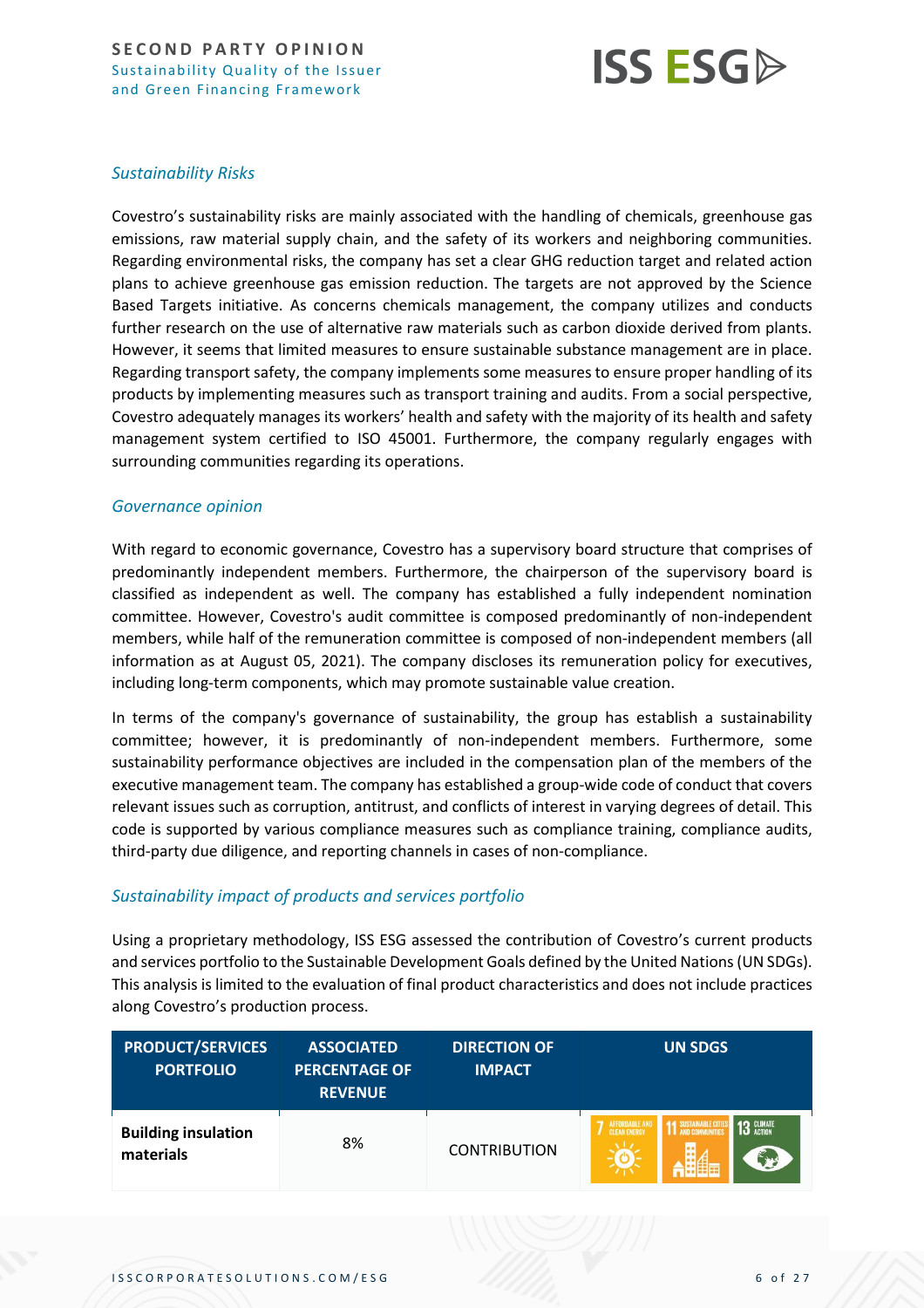

| <b>Products made from</b><br>recycled materials | 1%  | <b>CONTRIBUTION</b> | <b>RESPONSIBLE</b><br><b>AND PRODUCTION</b> |
|-------------------------------------------------|-----|---------------------|---------------------------------------------|
| <b>Others</b>                                   | N/A | NO NET IMPACT       | N/A                                         |

## *Breaches of international norms and ESG controversies*

As of 05.04.2022, the company is not facing any severe or very severe controversy.

# <span id="page-6-0"></span>B. CONSISTENCY OF GREEN FINANCING INSTRUMENTS WITH COVESTRO'S SUSTAINABILITY STRATEGY

#### *Key sustainability objectives and priorities defined by the issuer*

Covestro as centered the sustainability strategy on becoming fully circular. This set the path for the Group's Sustainable Future strategy, which entails components like "Drive sustainable growth" and "become fully circular", setting sustainability goals in 2016 with a view to achieve by 2025:

- Align the R&D project portfolio with the UN SDGs (54% in 2021)
- All relevant suppliers compliant with the code of conduct and meeting the sustainability requirements set by Covestro (93% of Covestro's total purchasing value in 2021)
- Reduce specific greenhouse gas emissions by 50% compared with base year 2005 (54% in 2021)
- Ten million people in underserved markets to benefit from Covestro's business solutions by the year 2025 (3.2 million people in 2021)
- Getting the most out of carbon through reusing carbon along their value chain (quantitative target to be set)

Covestro has developed a 'Sustainability Formula' that addresses different components of Covestro's value chain and outlines the outcomes expected, focusing on the reduction of the impact in the usage of raw materials, productions processes and logistics and also promoting initiatives to improve products and materials' life-cycle.

#### *Rationale for issuance*

Covestro intends to finance or refinance new or existing projects (assets, capital expenditures, operational expenditures including R&D) with the Green Finance Instruments issuance, supporting Covestro's strategy to move towards a circular economy business strategy. By investing in transforming their existing manufacturing activities, targeting a reduction on carbon consumption, waste prevention, reduction and recycling or energy efficiency.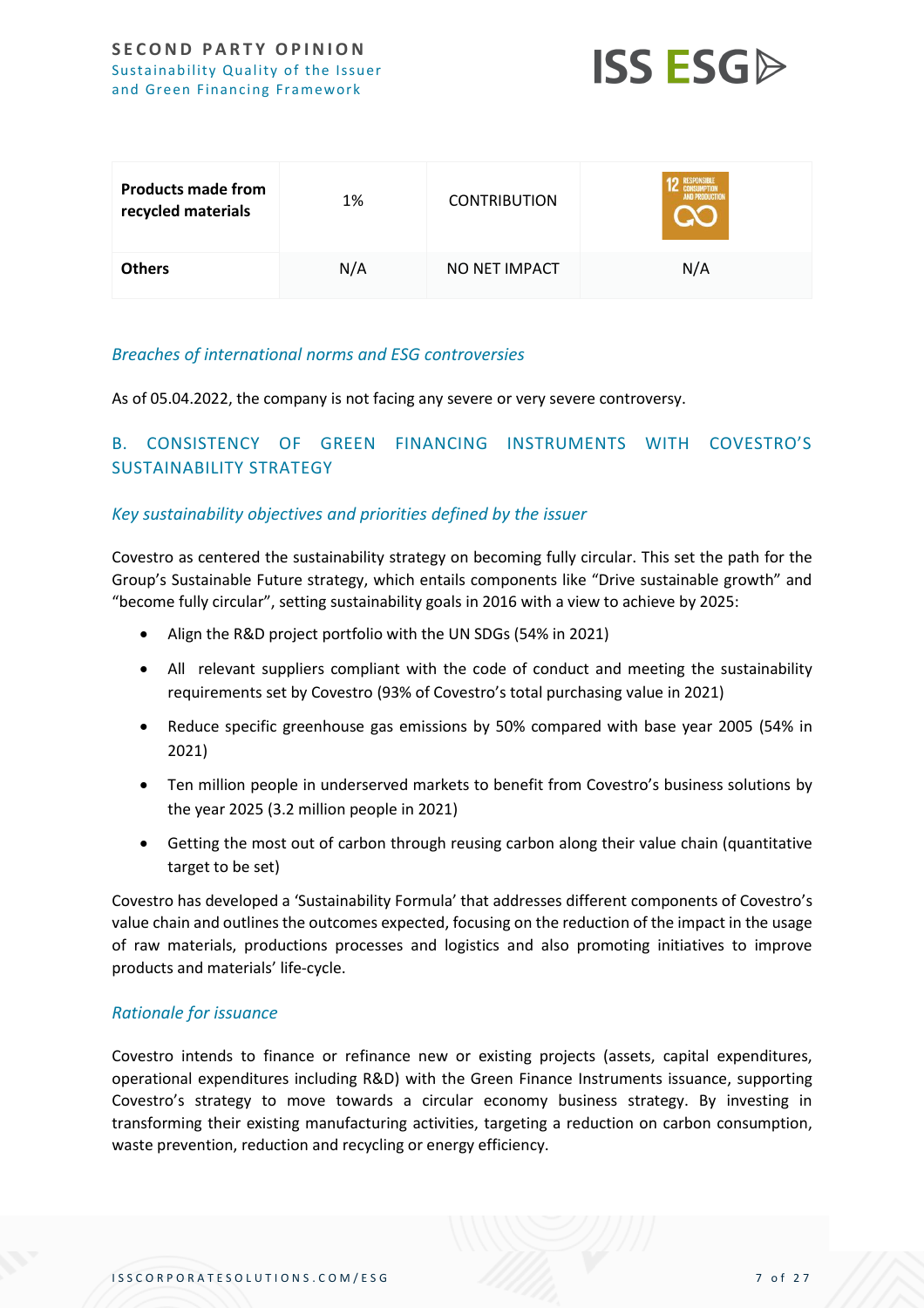

## *Contribution of Use of Proceeds categories to sustainability objectives and challenges*

ISS ESG mapped the Use of Proceeds categories financed under this Green Financing Instrument with the sustainability objectives defined by the issuer, and with the key ESG industry challenges as defined in the ISS ESG Corporate Rating methodology for the Chemicals sector. Key ESG industry challenges are key issues that are highly relevant for a respective industry to tackle when it comes to sustainability, e.g. climate change and energy efficiency in the buildings sector. From this mapping, ISS ESG derived a level of contribution to the strategy of each Use of Proceeds categories.

| <b>USE OF PROCEEDS</b><br><b>CATEGORY</b>                                                                                     | SUSTAINABILITY OBJECTIVES KEY ESG INDUSTRY<br><b>FOR THE ISSUER</b> | <b>CHALLENGES</b> | <b>CONTRIBUTION</b>                     |
|-------------------------------------------------------------------------------------------------------------------------------|---------------------------------------------------------------------|-------------------|-----------------------------------------|
| Circular economy adapted<br>products, production<br>technologies and<br>processes; and/or certified<br>eco-efficient products |                                                                     |                   | Contribution to a<br>material objective |
| <b>Energy efficiency</b>                                                                                                      |                                                                     |                   | Contribution to a<br>material objective |
| Renewable energy                                                                                                              |                                                                     |                   | Contribution to a<br>material objective |
| <b>Sustainable water and</b><br>wastewater management                                                                         |                                                                     |                   | Contribution to a<br>material objective |
| Pollution prevention and<br>control                                                                                           |                                                                     |                   | Contribution to a<br>material objective |
| <b>Green buildings</b>                                                                                                        |                                                                     |                   | Contribution to a<br>material objective |

**Opinion:** *ISS ESG finds that the Use of Proceeds financed through this bond are broadly consistent with the issuer's sustainability strategy and material ESG topics for the issuer's industry. The rationale for issuing Green Instruments is clearly described by the issuer.*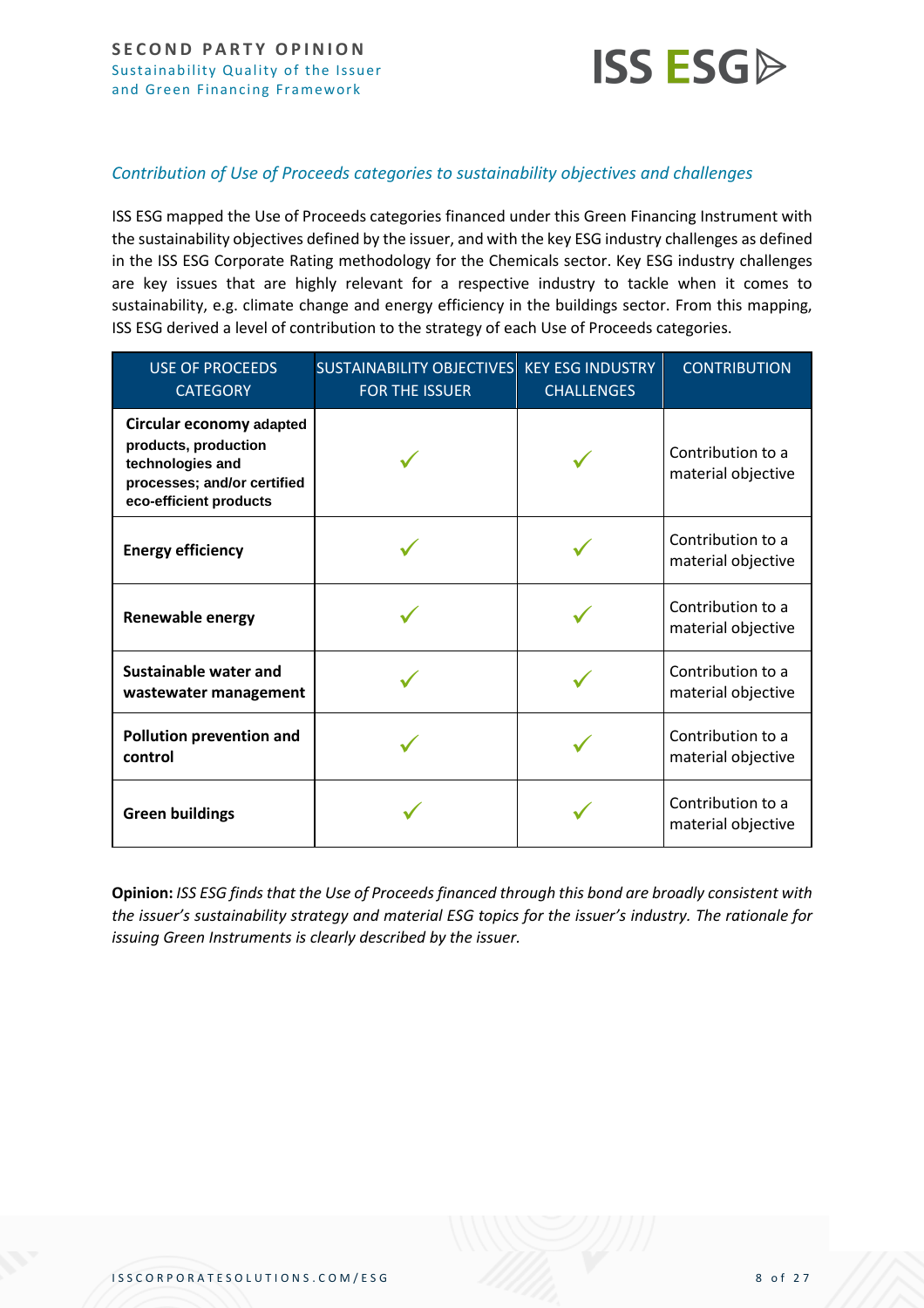

# <span id="page-8-0"></span>**PART II: ALIGNMENT WITH ICMA'S GREEN BOND PRINCIPLES**

## **1. Use of Proceeds**

#### **FROM ISSUER'S FRAMEWORK**

The net proceeds of Covestro's Green financing instruments will be used to finance and/or refinance, in whole or in part, new or existing projects (assets, capital expenditures, operational expenditures including R&D) that meet the eligibility criteria defined below ("Eligible Green Projects").

| <b>ICMA GBP Categories</b>                                                                                                                  | <b>Eligible Green Projects</b>                                                                                                                                                                                                                                                                                                                                                                                                                                                                                                                                                                                                                                                                                                            |  |  |
|---------------------------------------------------------------------------------------------------------------------------------------------|-------------------------------------------------------------------------------------------------------------------------------------------------------------------------------------------------------------------------------------------------------------------------------------------------------------------------------------------------------------------------------------------------------------------------------------------------------------------------------------------------------------------------------------------------------------------------------------------------------------------------------------------------------------------------------------------------------------------------------------------|--|--|
| <b>Circular economy</b><br>adapted products,<br>production<br>technologies and<br>processes; and /or<br>certified eco-efficient<br>products | Manufacturing activities, investments and R&D expenses related to<br>products / solutions:<br>based on or including alternative raw materials, enabling a<br>$\bullet$<br>reduction of CO2 impact, incl. bio- and bio-circular-attributed raw<br>materials, CO2-based and waste-based raw materials,<br>for the manufacture and charging of electric vehicles, incl. battery<br>$\bullet$<br>casings, EV supply equipment and loading stations,<br>for the production of clean energy, incl. polyurethane<br>$\bullet$<br>components of wind turbine blades, or<br>enhancing energy efficiency, incl. insulation products,<br>$\bullet$<br>Innovative recycling solutions, incl. mechanical recycling,<br>$\bullet$<br>chemical recycling |  |  |
| <b>Energy efficiency</b>                                                                                                                    | Projects or activities related to:<br>Heat Integration e.g. projects to re-use condensate or waste heat<br>$\bullet$<br>Process optimization for energy efficiency (e.g. Adiabatic<br>$\bullet$<br>Isocyanate production technology or gas-phase technology)<br>Technology with improved energy efficiency (e.g. frequency<br>$\bullet$<br>converter, compressors, electrolysis membranes)                                                                                                                                                                                                                                                                                                                                                |  |  |
| <b>Renewable energy</b>                                                                                                                     | Projects or activities related to:<br>purchase of renewable energy pursuant to long-term power<br>$\bullet$<br>purchase agreements ("PPA") or virtual power Purchase<br>agreements ("VPPA") entered into prior to the commencement<br>of commercial operation of the renewable project that<br>contribute to the expansion of renewable energy sources to the<br>grids<br>replacement of natural gas by biogas in power and incineration<br>plants                                                                                                                                                                                                                                                                                        |  |  |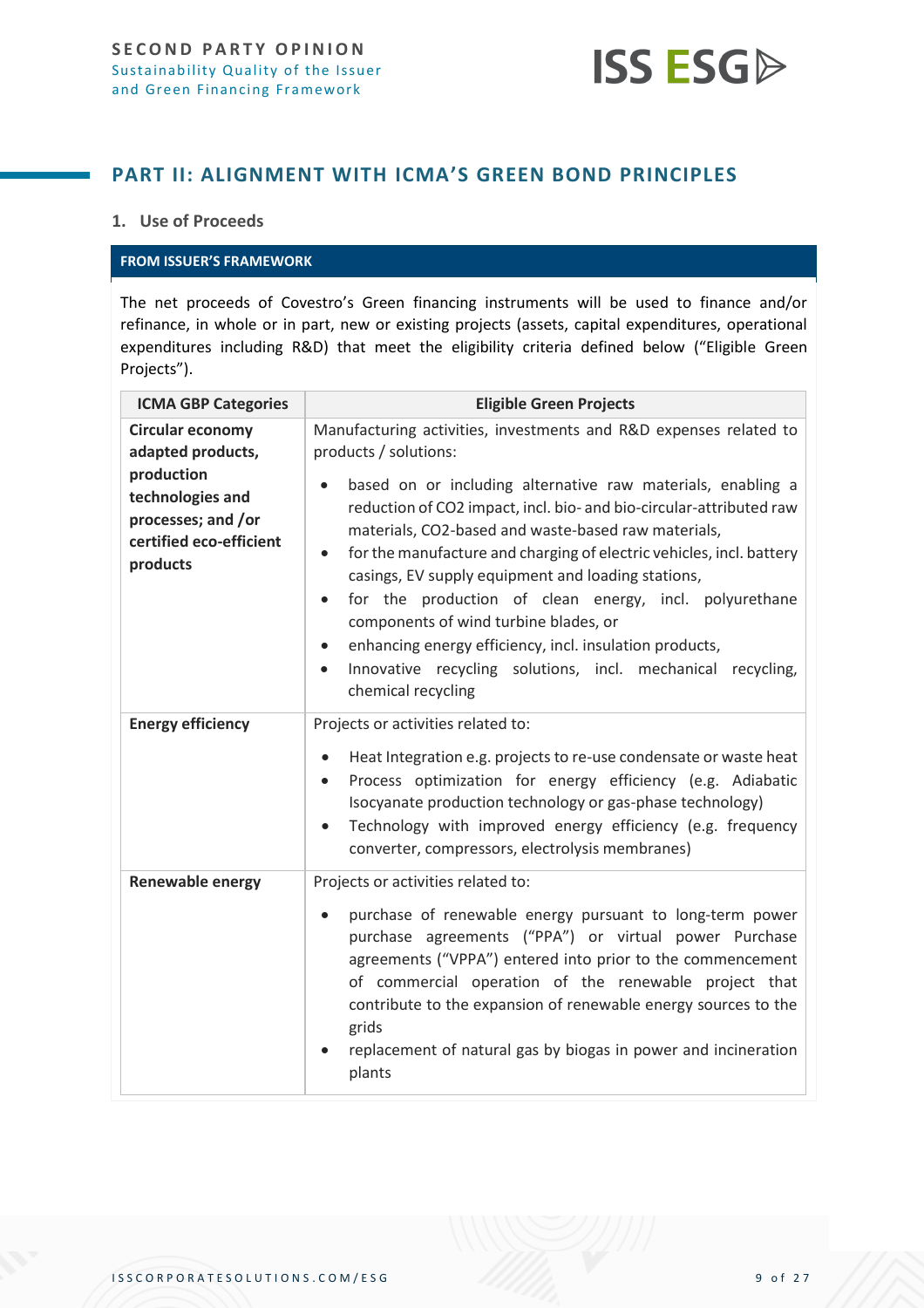

|                                                   | In addition, any projects or activities aligned with the technical<br>screening criteria in the EU Taxonomy Climate Delegated Act <sup>4</sup> ,<br>including projects such as:<br>wind power generation units<br>$\bullet$<br>solar power generations units<br>$\bullet$<br>wind/solar related installation and maintenance<br>$\bullet$<br>cogeneration of heat/cool and power from renewable non-fossil<br>$\bullet$<br>gaseous and liquid fuels<br>cogeneration of heat/cool and power from bioenergy                                |
|---------------------------------------------------|------------------------------------------------------------------------------------------------------------------------------------------------------------------------------------------------------------------------------------------------------------------------------------------------------------------------------------------------------------------------------------------------------------------------------------------------------------------------------------------------------------------------------------------|
| Sustainable water and<br>wastewater<br>management | Projects or activities related to:<br>water efficiency (e.g. multiple use of closed loop cooling systems,<br>reduction of water losses through evaporation)<br>water treatment installations e.g. decreased salt contamination<br>$\bullet$<br>or "Re-Salt" Technology: A Pioneering Treatment for Wastewater<br>In addition, any project or activities aligned with the technical<br>screening criteria in a future EU Taxonomy Delegated Act <sup>5</sup> related to<br>"sustainable use and protection of water and marine resources" |
| <b>Pollution</b><br>prevention<br>and control     | Projects or activities related to:<br>reduction of the release of GHGs and other hazardous<br>substances, e.g. reduce emissions of N2O<br>waste prevention, reduction and recycling, e.g. improved<br>$\bullet$<br>resource efficiency to turn residue into products<br>In addition, any project or activities aligned with the technical<br>screening criteria in a future EU Taxonomy Delegated Act related to<br>"pollution prevention and control" as applicable.                                                                    |

<sup>4</sup> Where referenced, the "EU Taxonomy Climate Delegated Act" designates the Commission Delegated Regulation of 4.6.2021 supplementing Regulation 2020/852 of the European Parliament and of the Council by establishing the technical screening criteria for determining the conditions under which an economic activity qualifies as contributing substantially to climate change mitigation or climate change adaptation and for determining whether that economic activity causes no significant harm to any of the other environmental objectives. The text is availabl[e here.](https://eur-lex.europa.eu/legal-content/EN/TXT/?uri=PI_COM:C(2021)2800)

<sup>&</sup>lt;sup>5</sup> Where referenced, "future EU Taxonomy Delegated Act" refer to delegated acts expected to be released regarding the remaining four EU environmental objectives, but which have not been published and approved in final form as of the date of publication of this framework. Se[e here.](https://ec.europa.eu/info/publications/210803-sustainable-finance-platform-technical-screening-criteria-taxonomy-report_en)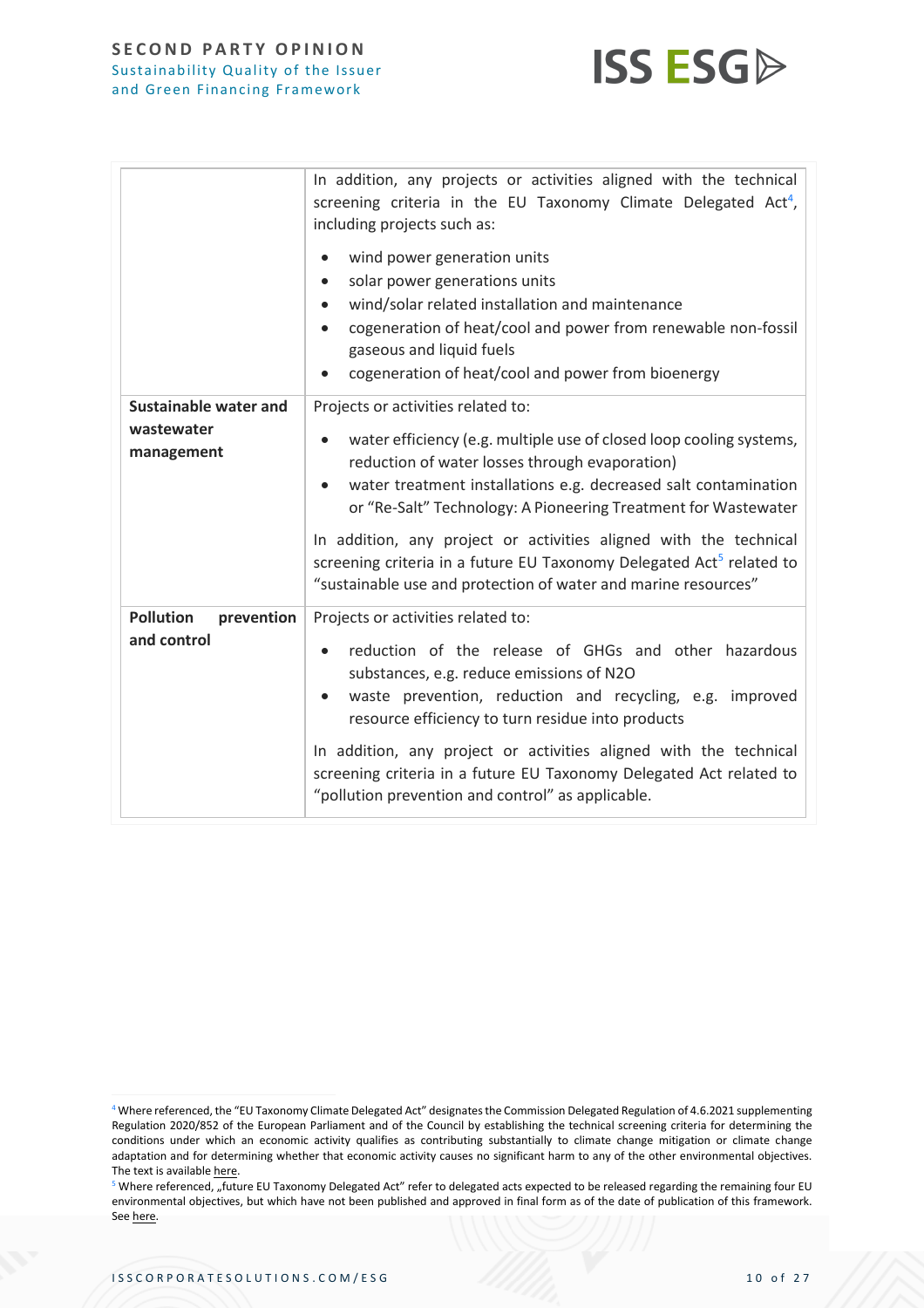

| <b>Green Buildings</b> | Buildings that have received green building labels, including but not<br>limited to:<br>BREEAM "Very Good" or above certification<br>LEED "Gold" or above certification<br>$\bullet$<br>DGNB certification "Gold" and/or above<br>$\bullet$<br>NF HQE Bâtiment Tertiaire en Exploitation "Excellent"<br>$\bullet$<br>and/or above<br>Nordic Swan Ecolabel<br>In addition, any projects related to the acquisition, ownership,<br>construction or refurbishment of buildings aligned with the technical<br>screening criteria in the EU Taxonomy Climate Delegated Act<br>(paragraphs 7.1, 7.2, or 7.7 of the Delegated Act): |
|------------------------|------------------------------------------------------------------------------------------------------------------------------------------------------------------------------------------------------------------------------------------------------------------------------------------------------------------------------------------------------------------------------------------------------------------------------------------------------------------------------------------------------------------------------------------------------------------------------------------------------------------------------|
|                        | buildings built before 31 December 2020 either with an EPC label<br>$\ge$ "A" or belonging to the top 15% of the national building stock<br>in terms of Primary Energy Demand (PED)<br>buildings built after 31 December 2020 with energy performance<br>$\bullet$<br>lower of at least 10% than the threshold set for nearly zero-<br>building (NZEB) requirements<br>renovated buildings that comply with the<br>applicable<br>$\bullet$<br>requirements for major renovations<br>renovated buildings with energy savings of at least 30% in<br>comparison to the baseline performance before the building<br>renovation   |

*Opinion: ISS ESG considers the Use of Proceeds description provided by Covestro's Green Financing Framework as aligned with the ICMA's Green Bond Principles. Environmental benefits are described and quantified.*

## **2. Process for Project Evaluation and Selection**

## **FROM ISSUER'S FRAMEWORK**

#### **Sustainable Finance Committee**

Covestro has established a Sustainable Finance Committee. The Sustainable Finance Committee is composed of representatives from Finance & Insurance and Sustainability & Public Affairs. Additional departments and subject matter experts will be invited as deemed appropriate. The Sustainable Finance Committee is responsible for:

- Reviewing the content of the Framework and potentially updating it to reflect changes in corporate strategy, technology, market, or regulatory developments on a best effort basis
- Initiating the update of non-Covestro documents such as Second Party Opinion (SPO) and related documents from external auditors as far as required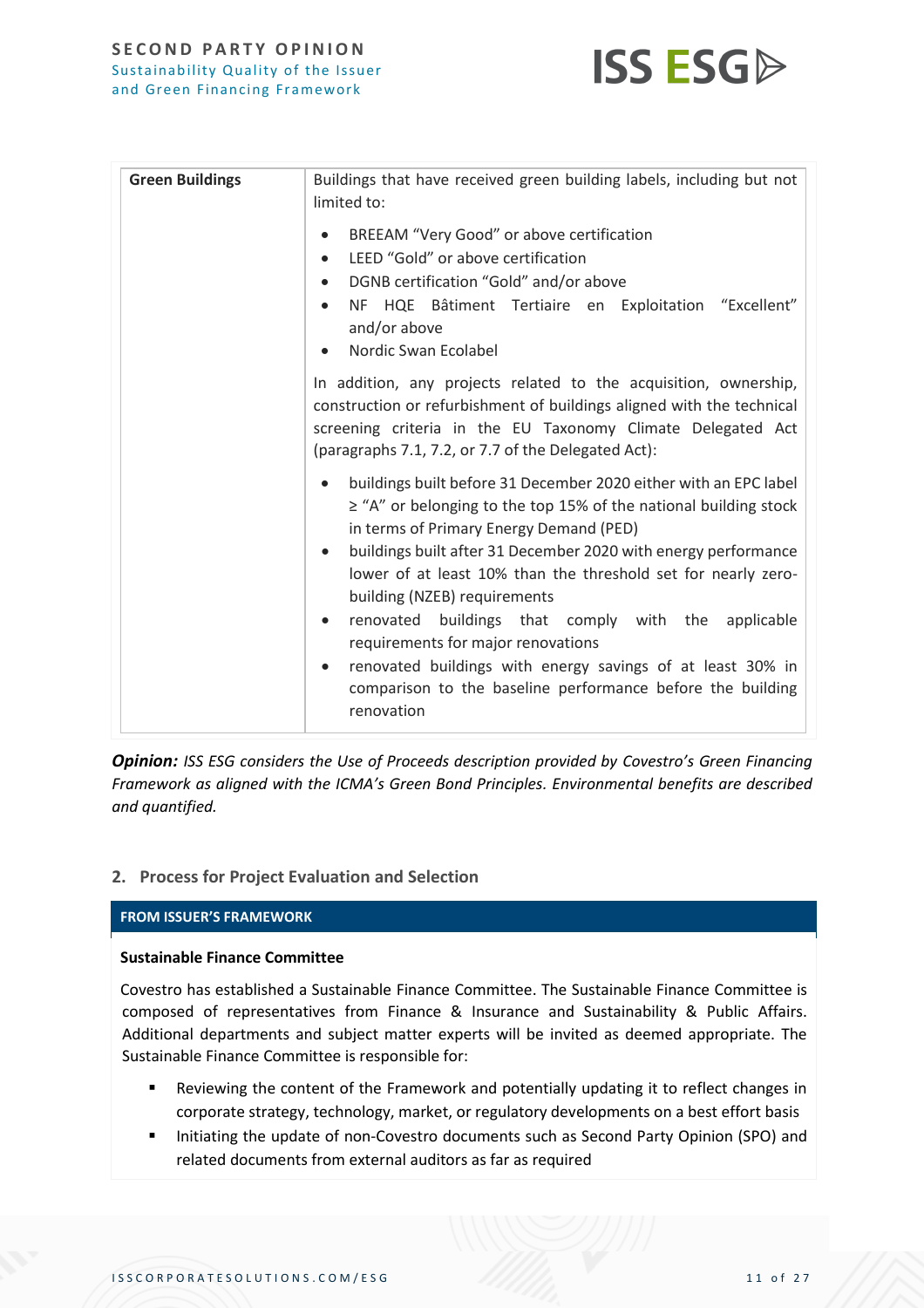

- Overseeing the allocation of the proceeds from green financing instruments to Eligible Green Projects, to ensure that the amount of Green Projects equals or exceeds the amount of green financing instruments, replacing those projects that no longer comply with the eligibility criteria
- Overseeing, approving and publishing the allocation and impact reporting, including external assurance statements.**<sup>6</sup>**
- Considering the applicability of sustainable finance regulation such as the EU Taxonomy Regulation (including the EU environmental objectives, the technical screening criteria (TSC), the Do No Significant Harm criteria and minimum safeguards) and the proposed EU Green Bond Standard and introducing alignment on a best effort basis and as far as required.

The committee will meet at least on an annual basis.

#### **Covestro's sustainability guidelines and policies**

Covestro's sustainability commitments, guidelines and policies are considered as minimum standards for business conducted by Covestro, including any projects financed with the proceeds of green financing instruments issued under this Framework. They ensure that the environmental and social risks potentially associated with the Eligible Green Projects are properly mitigated via the duediligence processes conducted by Covestro, and comply with national and international environmental and social standards, local laws and regulations.

Examples of commitments, internal policies and guidelines, which mitigate environmental/ social/legal risks potentially associated with Eligible Green Projects, are**<sup>7</sup>** :

- UN Sustainable Development Goals
- Ten Principles of UN Global Compact
- Responsible Care® the chemical industry commitment to sustainability
- Human Rights
- Slavery and Human Trafficking (UK Modern Slavery Act Statement)
- **Water**
- Handling Products Responsibly
- Corporate Compliance
- Responsible Lobbying
- Responsible Marketing & Sales
- Tax Transparency
- Conflict Minerals Dodd-Frank Act, EU 2017/821

*Opinion: ISS ESG considers the Process for Project Evaluation and Selection described by Covestro's Green Financing Framework as aligned with ICMA's Green Bond Principles. Moreover, the projects selected show alignment with the sustainability strategy of the Company. The Company provides transparency, clearly defined responsibilities and makes use of both internal and external expertise in its evaluation and selection process. ESG risks related to the project categories are managed by company commitments, internal policies and guidelines.*

<sup>6</sup> Covestro may rely on external consultants and their data sources, in addition to its own assessment.

<sup>&</sup>lt;sup>7</sup> Covestro commitments, policies and guidelines can be found [here](https://www.covestro.com/en/sustainability/documents-and-downloads/policies-and-commitments)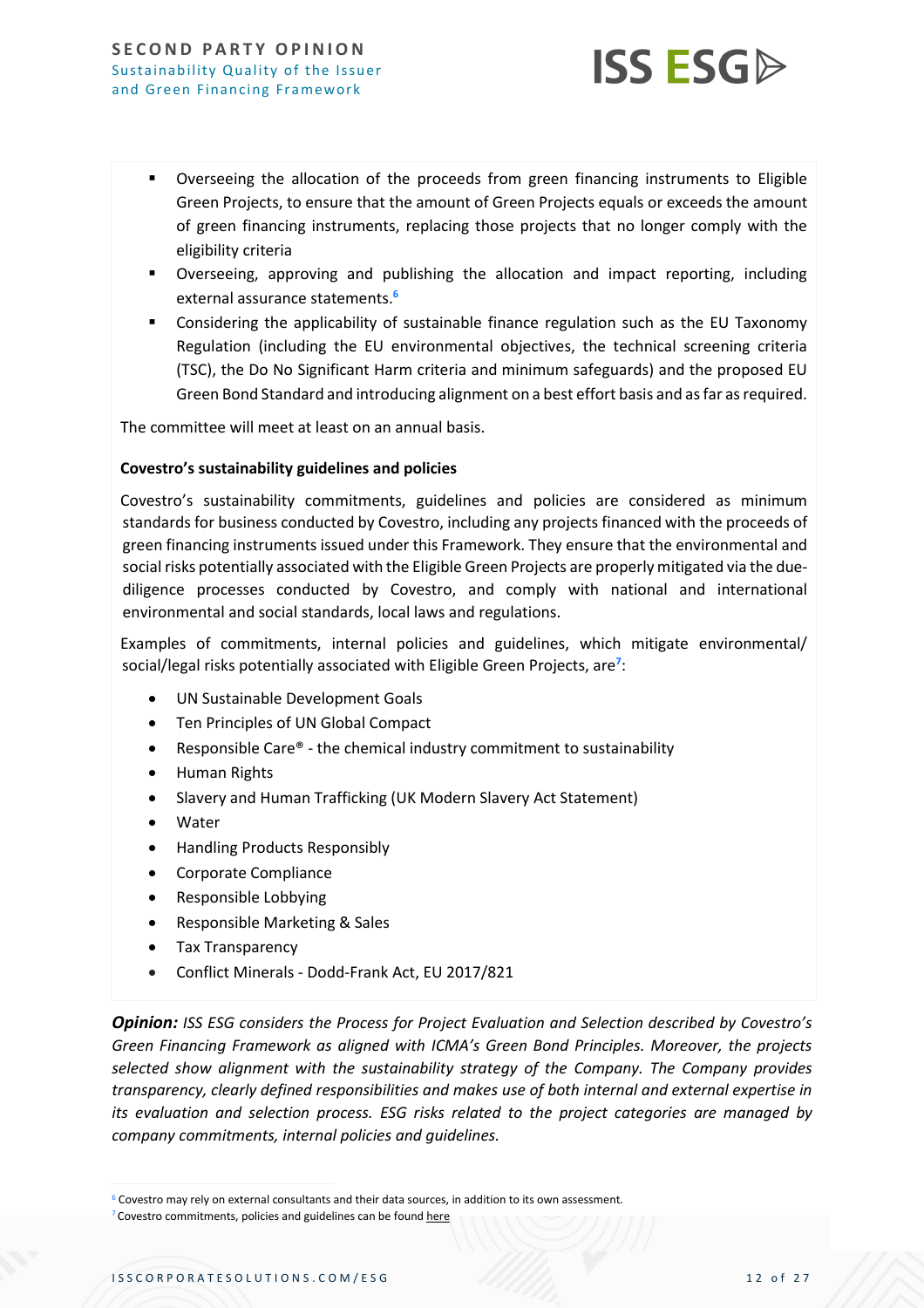

#### **3. Management of Proceeds**

#### **FROM ISSUER'S FRAMEWORK**

Covestro intends to allocate the net proceeds from issued green financing instruments to Eligible Green Projects that meet the use of proceeds eligibility criteria defined in the Green Financing Framework and in accordance with the evaluation and selection process presented above.

Covestro will strive, over time, to achieve a level of allocation to the Eligible Green Projects that matches or exceeds the balance of net proceeds from its outstanding green financing instruments. Additional projects may be added or removed to the extent required.

Eligible green assets and green capital expenditures shall qualify for refinancing without a specific look-back period, provided that at the time of issuance they follow the relevant eligibility criteria. Eligible green operating expenditures shall qualify for refinancing with a maximum three-year lookback period.

Pending the full allocation of an amount equivalent to the net proceeds, the unallocated amount will be managed within Covestro's regular treasury operations.

*Opinion: ISS ESG finds that Management of Proceeds proposed by Covestro's Green Financing Framework is aligned with ICMA's Green Bond Principles. The Company will ensure that the total level of allocation to the Eligible Green Projects matches or exceeds the balance of net proceeds from its outstanding green financing instruments and that eligibility criteria are met.*

#### **Reporting**

#### **FROM ISSUER'S FRAMEWORK**

Covestro will publish annually an allocation and impact report until full allocation of the proceeds and on a timely basis in case of material development.

#### **Allocation report**

The allocation report may provide:

- the total amount of green financing instruments issued
- the total amount of Eligible Green Projects by eligible project category
- the balance of unallocated proceeds
- the amount or the percentage of new financing and refinancing

#### **Impact report**

The impact report may provide:

- a description of the Eligible Green Projects by category
- the share of financing and refinancing, showing the percentage of the total Eligible Green Projects corresponding respectively to Projects financed during the reporting year and to Projects financed during previous reporting years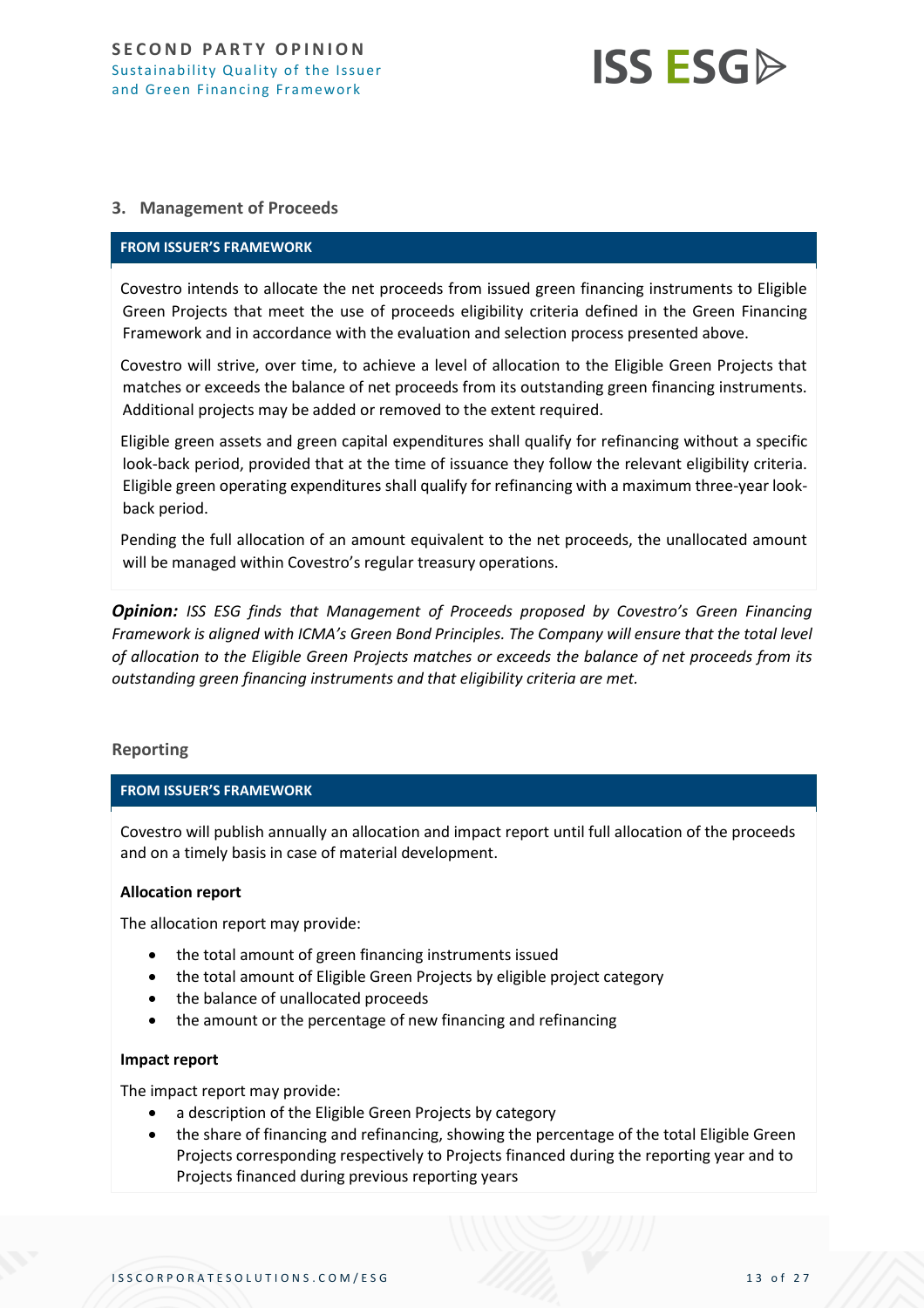

• metrics regarding the environmental impacts such as the indicators below and associated methodology calculation will be described

Covestro intends to align, on a best effort basis, the reporting with ICMA's "Handbook – Harmonized Framework for Impact Reporting (June 2021)<sup>6</sup>. The Allocation and Impact reporting will be made available on Covestro's website.

| <b>ICMA GBP Categories</b>                                                                                                       | <b>Potential Impact Indicators</b>                                                                                                                                                    |
|----------------------------------------------------------------------------------------------------------------------------------|---------------------------------------------------------------------------------------------------------------------------------------------------------------------------------------|
| Circular<br>adapted<br>economy<br>products, production technologies<br>and processes; and/or certified<br>eco-efficient products | • Amount or percentage of sales of enabling products<br>• GHG emissions avoided/reduced (tons of CO2e)<br>through the use of Covestro products<br>• Tons of alternative raw materials |
| Energy efficiency                                                                                                                | • GHG emissions avoided/reduced (tons of CO2e)<br>• Energy savings of electricity (MWh/GWh)                                                                                           |
| Renewable energy                                                                                                                 | • Capacity of renewable energy constructed<br>(MWh/GWh)                                                                                                                               |
| Sustainable water and wastewater<br>management                                                                                   | • Annual water savings                                                                                                                                                                |
| Pollution prevention and control                                                                                                 | • Pollutant emissions or release to air or water reduced                                                                                                                              |
| Green buildings                                                                                                                  | • Number of green buildings labels<br>• GHG emissions avoided/reduced (tons of CO2e)                                                                                                  |

**Opinion:** ISS ESG finds that the reporting proposed by Covestro's Green Financing Framework is *aligned with ICMA's Green Bond Principles. The Company commits transparently on the level of expected reporting, project categories and reporting metrics, reporting scope, covering period, and reporting frequency, referring to ICMA's Harmonized Frameworks of Impact Reporting. The Company provides the location where the report will be publicly available, reflecting best market practices.*

#### **External review**

# **FROM ISSUER'S FRAMEWORK**

Covestro intends to engage an external auditor or other independent third party to verify the allocation of proceeds in accordance with this Framework.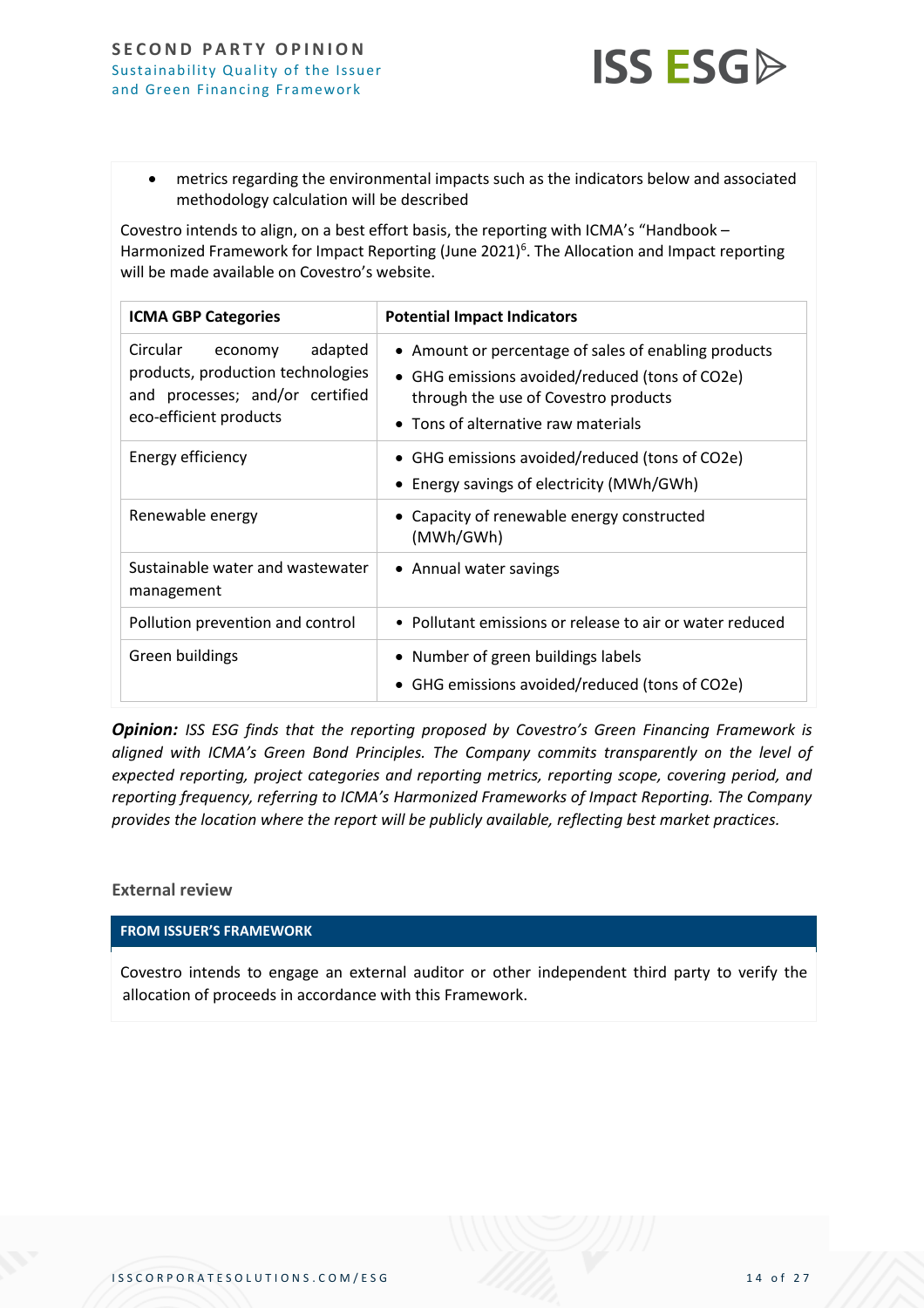

# <span id="page-14-0"></span>**PART III: SUSTAINABILITY QUALITY OF THE ISSUANCE**

## <span id="page-14-1"></span>A. CONTRIBUTION OF THE GREEN FINANCING INSTRUMENTS TO THE UN SDGs

Based on the assessment of the sustainability quality of the Green Financing Instruments' Selection Criteria and using a proprietary methodology, ISS ESG assessed the contribution of the Covestro's Green Financing Instruments to the Sustainable Development Goals defined by the United Nations (UN SDGs).

This assessment is displayed on 5-point scale (see Annex 1 for methodology):

| <b>Significant</b> | Limited            | <b>No</b>         | Limited             | <b>Significant</b>  |
|--------------------|--------------------|-------------------|---------------------|---------------------|
| <b>Obstruction</b> | <b>Obstruction</b> | <b>Net Impact</b> | <b>Contribution</b> | <b>Contribution</b> |

Each of the Green Financing Instruments Use of Proceeds categories has been assessed for its contribution to, or obstruction of, the SDGs:

| <b>USE OF PROCEEDS</b>                                                                                                                                                                                                                                                                                                                                                                                        | <b>CONTRIBUTION</b><br><b>OR</b><br><b>OBSTRUCTION</b> | <b>SUSTAINABLE</b><br><b>DEVELOPMENT</b><br><b>GOALS</b>            |
|---------------------------------------------------------------------------------------------------------------------------------------------------------------------------------------------------------------------------------------------------------------------------------------------------------------------------------------------------------------------------------------------------------------|--------------------------------------------------------|---------------------------------------------------------------------|
| Circular Economy adapted products, production technologies<br>and processes; and /or certified efficient products<br>Manufacturing activities, investments and R&D expenses<br>related to products / solutions:<br>· based on or including alternative raw materials, enabling a<br>reduction of CO2 impact, incl. bio- and bio-circular-attributed<br>raw materials, CO2-based and waste-based raw materials | <b>Limited</b><br>contribution <sup>8</sup>            | 13 GLIMATE<br><b>RESPONSIBLE<br/>CONSUMPTION<br/>AND PRODUCTION</b> |
| Circular Economy adapted products, production technologies<br>and processes; and /or certified efficient products<br>Manufacturing activities, investments and R&D expenses<br>related to products / solutions:<br>• for the manufacture and charging of electric vehicles, incl.<br>battery casings, EV supply equipment and loading stations                                                                | <b>Limited</b><br>contribution                         | AFFORDABLE AND<br>CLEAN ENERGY<br><b>13 GLIMATE</b>                 |
| Circular Economy adapted products, production technologies<br>and processes; and /or certified efficient products<br>Manufacturing activities, investments and R&D expenses<br>related to products / solutions:<br>• for the production of clean energy, incl. polyurethane<br>components of wind turbine blades<br>• enhancing energy efficiency, incl. insulation products                                  | <b>Significant</b><br>contribution                     | <b>AFFORDABLE AND</b><br>13 GLIMATE<br><b>CLEAN ENERGY</b>          |
| Circular Economy adapted products, production technologies<br>and processes; and /or certified efficient products<br>Manufacturing activities, investments and R&D expenses<br>related to products / solutions:<br>• Innovative recycling solutions, incl. mechanical recycling and<br>chemical recycling                                                                                                     | <b>Significant</b><br><b>Contribution</b>              |                                                                     |

8 This assessment differs from the ISS ESG SDG Solutions Assessment (SDGA) proprietary methodology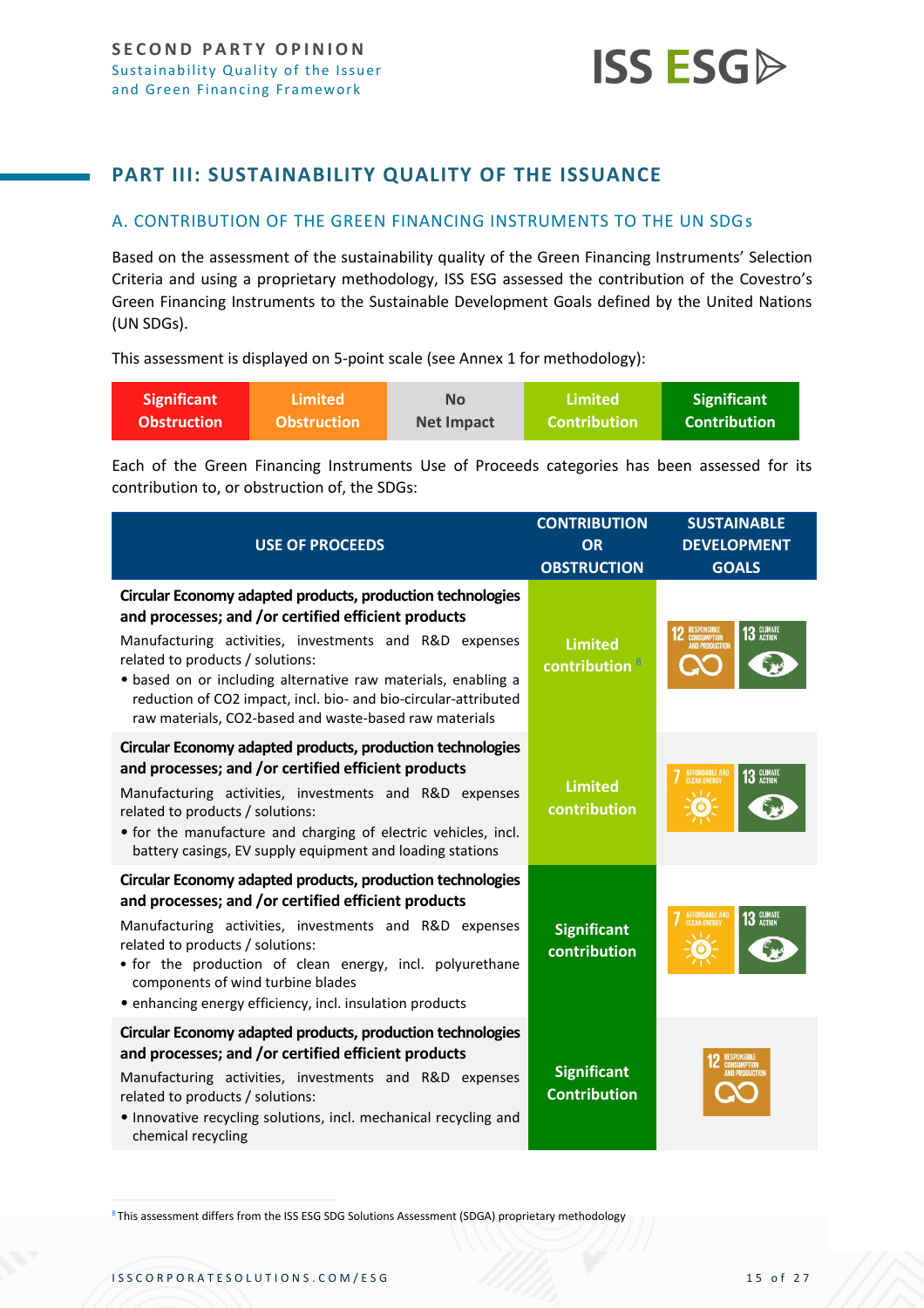<span id="page-15-1"></span><span id="page-15-0"></span>

| <b>Energy Efficiency</b><br>Projects or activities related to:<br>· Heat Integration e.g. projects to re-use condensate or waste<br>heat<br>· Process optimization for energy efficiency (e.g. Adiabatic<br>Isocyanate production technology or gas-phase technology)<br>. Technology with improved energy efficiency (e.g. frequency<br>converter, compressors, electrolysis membranes)                                 | <b>Limited</b><br>contribution <sup>9</sup>      | AFFORDABLE AND<br>CLEAN ENERGY<br><b>13 GLIMATE</b> |
|--------------------------------------------------------------------------------------------------------------------------------------------------------------------------------------------------------------------------------------------------------------------------------------------------------------------------------------------------------------------------------------------------------------------------|--------------------------------------------------|-----------------------------------------------------|
| <b>Renewable Energy</b>                                                                                                                                                                                                                                                                                                                                                                                                  |                                                  |                                                     |
| • Purchase of renewable energy pursuant to long-term power<br>purchase agreements ("PPA") or virtual power Purchase<br>entered<br>("VPPA")<br>into<br>prior<br>the<br>agreements<br>to<br>commencement of commercial operation of the renewable<br>project that contribute to the expansion of renewable energy<br>sources to the grids 10<br>. Replacement of natural gas by biogas in power and<br>incineration plants | <b>Limited</b><br>contribution <sup>9</sup>      | 13 GLIMATE                                          |
| <b>Renewable Energy</b>                                                                                                                                                                                                                                                                                                                                                                                                  |                                                  |                                                     |
| Projects or activities aligned with the technical screening criteria<br>in the EU Taxonomy Climate Delegated Act, including projects<br>such as:<br>• wind power generation units                                                                                                                                                                                                                                        | <b>Significant</b><br>contribution <sup>11</sup> | <b>13 GLIMATE</b>                                   |
| • solar power generations units<br>· wind/solar related installation and maintenance<br>• cogeneration of heat/cool and power from renewable non-<br>fossil gaseous and liquid fuels<br>• cogeneration of heat/cool and power from bioenergy                                                                                                                                                                             | <b>Limited</b><br>contribution                   |                                                     |
| Sustainable water and wastewater management                                                                                                                                                                                                                                                                                                                                                                              |                                                  |                                                     |
| Projects or activities related to:<br>· water efficiency (e.g. multiple use of closed loop cooling<br>systems, reduction of water losses through evaporation)<br>installations<br>(e.g.<br>decreased<br>treatment<br>• water<br>salt<br>contamination or "Re-Salt" Technology: A Pioneering<br>Treatment for Wastewater)                                                                                                 | <b>Limited</b><br>contribution <sup>5</sup>      | <b>CLEAN WATER</b><br>AND SANITATION                |
| <b>Pollution prevention and control</b>                                                                                                                                                                                                                                                                                                                                                                                  |                                                  | 13 GLIMATE                                          |
| Projects or activities related to:<br>• reduction of the release of GHGs and other hazardous<br>substances (e.g. reduce emissions of N2O)                                                                                                                                                                                                                                                                                | <b>Limited</b><br>contribution <sup>9</sup>      |                                                     |
|                                                                                                                                                                                                                                                                                                                                                                                                                          | <b>Limited</b>                                   |                                                     |
| Pollution prevention and control<br>Projects or activities related to:                                                                                                                                                                                                                                                                                                                                                   | contribution                                     |                                                     |

<sup>9</sup> This assessment is built upon the ISS ESG SDG Solutions Assessment (SDGA) proprietary methodology designed to assess the impact of an Issuer's product and service portfolio on the SDGs. However, as this is an operational-related aspect, the assessment is adapted to the specific case.

<sup>10</sup> Examples of recently closed PPAs with different providers: [Ørsted,](https://orsted.com/en/our-business/power-purchase-agreements/case-studies/covestro-case-study) [ENGIE,](https://gems.engie.com/business-news/covestro-and-engie-sign-supply-agreement-for-green-power-in-belgium/) [EnBW](https://www.enbw.com/company/press/covestro-and-enbw-conclude-ppa-for-solarpark-weesow-willmersdorf.html) and [Fortescue Future Industries.](https://www.covestro.com/press/fortescue-future-industries-and-covestro-announce-plans-to-enter-a-long-term-green-hydrogen-supply-agreement/)

<sup>&</sup>lt;sup>11</sup> This assessment differs from the ISS ESG SDG Solutions Assessment (SDGA) proprietary methodology designed to assess the impact of an Issuer's product and service portfolio on the SDGs. For the projects to be financed under Use of Proceeds categories that are based on the Technical Screening Criteria defined by the EU Taxonomy Technical Annex, a significant contribution to climate change mitigation is attested. Assets compliance with EU taxonomy is not evaluated under the SPO.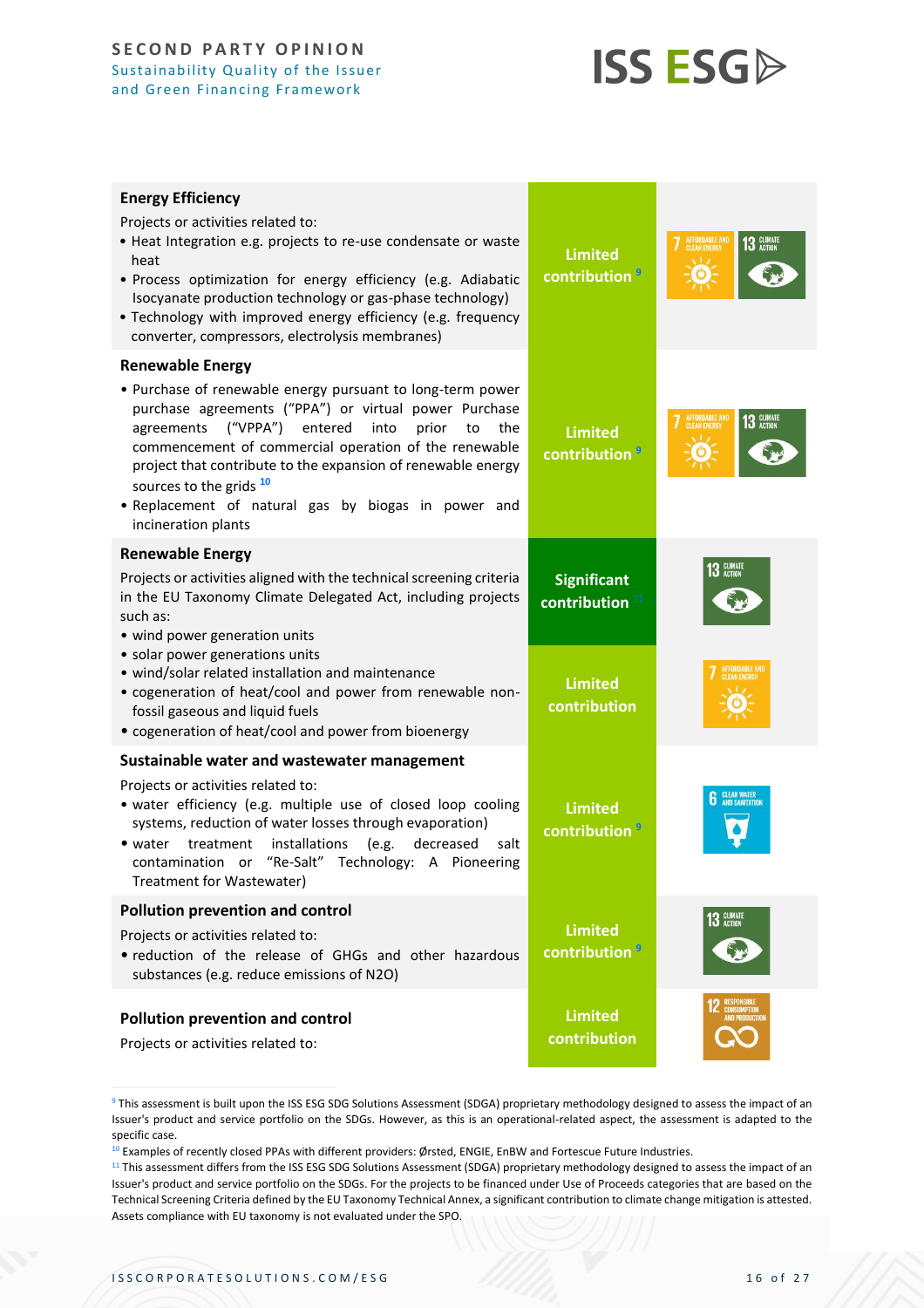

| · waste prevention, reduction and recycling (e.g. improved<br>resource efficiency to turn residue into products)                                                                                                                                                                                                                                                                                                                                                                                                                                    |                                                  |                    |
|-----------------------------------------------------------------------------------------------------------------------------------------------------------------------------------------------------------------------------------------------------------------------------------------------------------------------------------------------------------------------------------------------------------------------------------------------------------------------------------------------------------------------------------------------------|--------------------------------------------------|--------------------|
| <b>Green Buildings</b><br>Buildings that have received green building labels, including but<br>not limited to [indicative]:<br>• BREEAM "Very Good" or above certification<br>• LEED "Gold" or above certification<br>• DGNB certification "Gold" and/or above<br>• NF HQE Bâtiment Tertiaire en Exploitation "Excellent" and/or<br>above<br>• Nordic Swan Ecolabel                                                                                                                                                                                 | <b>Significant</b><br>contribution <sup>9</sup>  | SUSTAINABLE CITIES |
| <b>Green Buildings</b><br>Acquisition, ownership, construction or refurbishment of<br>buildings aligned with the technical screening criteria in the EU<br>Taxonomy Climate Delegated Act:<br>• buildings built before 31 December 2020 either with an EPC<br>label ≥ "A" or belonging to the top 15% of the national building<br>stock in terms of Primary Energy Demand (PED)<br>· buildings built after 31 December 2020 with energy<br>performance lower of at least 10% than the threshold set for<br>nearly zero-building (NZEB) requirements | <b>Significant</b><br>contribution <sup>11</sup> | 13 GLIMATE         |
|                                                                                                                                                                                                                                                                                                                                                                                                                                                                                                                                                     | <b>Limited</b><br>contribution <sup>9</sup>      | SUSTAINABLE CITIE  |
| <b>Green Buildings</b><br>Acquisition, ownership, construction or refurbishment of<br>buildings aligned with the technical screening criteria in the EU<br>Taxonomy Climate Delegated Act:                                                                                                                                                                                                                                                                                                                                                          | <b>Significant</b><br>contribution <sup>11</sup> | 13 GLIMATE         |
| • renovated buildings that comply with the applicable<br>requirements for major renovations<br>• renovated buildings with energy savings of at least 30% in<br>comparison to the baseline performance before the building<br>renovation                                                                                                                                                                                                                                                                                                             | <b>Limited</b><br>contribution <sup>1</sup>      |                    |

For the projects to be financed under the following Use of Proceeds categories (projects or activities aligned with the technical screening criteria in a future EU Taxonomy Delegated Act related to "sustainable use and protection of water and marine resources'' or to "pollution prevention and control"), limited information is available to assess categories' contribution to the Sustainable Development Goals defined by the United Nations (UN SDGs) as Technical Screening Criteria for Taxonomy Regulation objectives are still to be defined in the EU Taxonomy Delegated Act.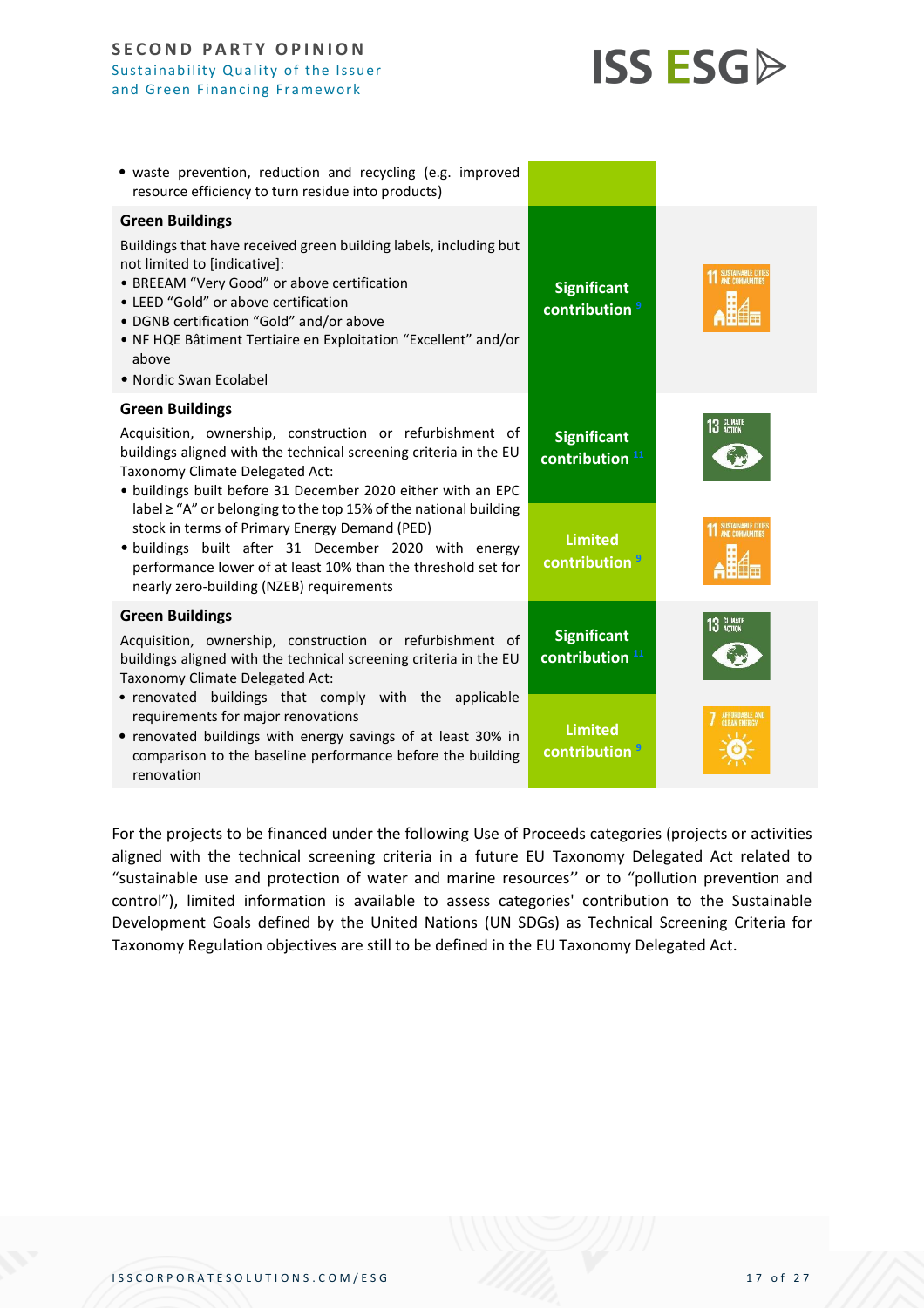

# <span id="page-17-0"></span>B. MANAGEMENT OF ENVIRONMENTAL AND SOCIAL RISKS ASSOCIATED WITH THE SELECTION CRITERIA

The table below presents the findings of an ISS ESG assessment of the selection criteria for eligible green categories against ISS ESG KPIs.

#### **Key performance indicators (KPIs) Green activities**

#### **ASSESSMENT AGAINST ISS ESG KPI**

**KPIs RELEVANT FOR ALL USE OF PROCEEDS CATEGORIES**

#### **Conservation and biodiversity management**

Covestro has policies in place that systematically ensure all assets financed under this framework undergo environmental impact assessments at the planning stage. However, EU based projects must comply with EU Directive 2011/92 on Environmental Impact Assessment, transposed into directly applicable German law. Additionally, to ensure systematic management, Covestro has an integrated management system for corporate health, safety, environment, energy, and quality (HSEQ) pursuant to ISO 9001, ISO 14001, ISO 45001 and ISO 50001. According to the issuer, the certification of HSEQ management systems according to ISO 14001 would cover 95% of business activity, measured according to energy usage.

#### **Working conditions and On-Site Safety**

Covestro Integrated Management System (HSEQ) is based on internationally recognised standards, including the energy ISO 45001. According to the issuer, the certification of HSEQ management systems according to ISO 45001 would cover 87% of business activity, measured according to energy usage. The directive covers all activities of Covestro operations, regardless of the certification status of different sites and includes employees and contractors.

**KPIs RELEVANT FOR CIRCULAR ECONOMY, RENEWABLE ENERGY, POLLUTION PREVENTION AND CONTROL, AND SUSTAINABLE WATER AND WASTEWATER MANAGEMENT CATEGORIES**

#### **Community Dialogue**

✓

✓

 $\circ$ 

Covestro has no policy systematically in place ensuring community dialogue. However, according to the issuer, for investments projects in the United States and Germany, ad-hoc dialogue between company representatives and local communities such as residents, businesses, government officials and NGOs occurs through Community Advisory Panels and Chempark neighbourhood offices, respectively. Limited information is available on grievance and/or dispute resolution procedures.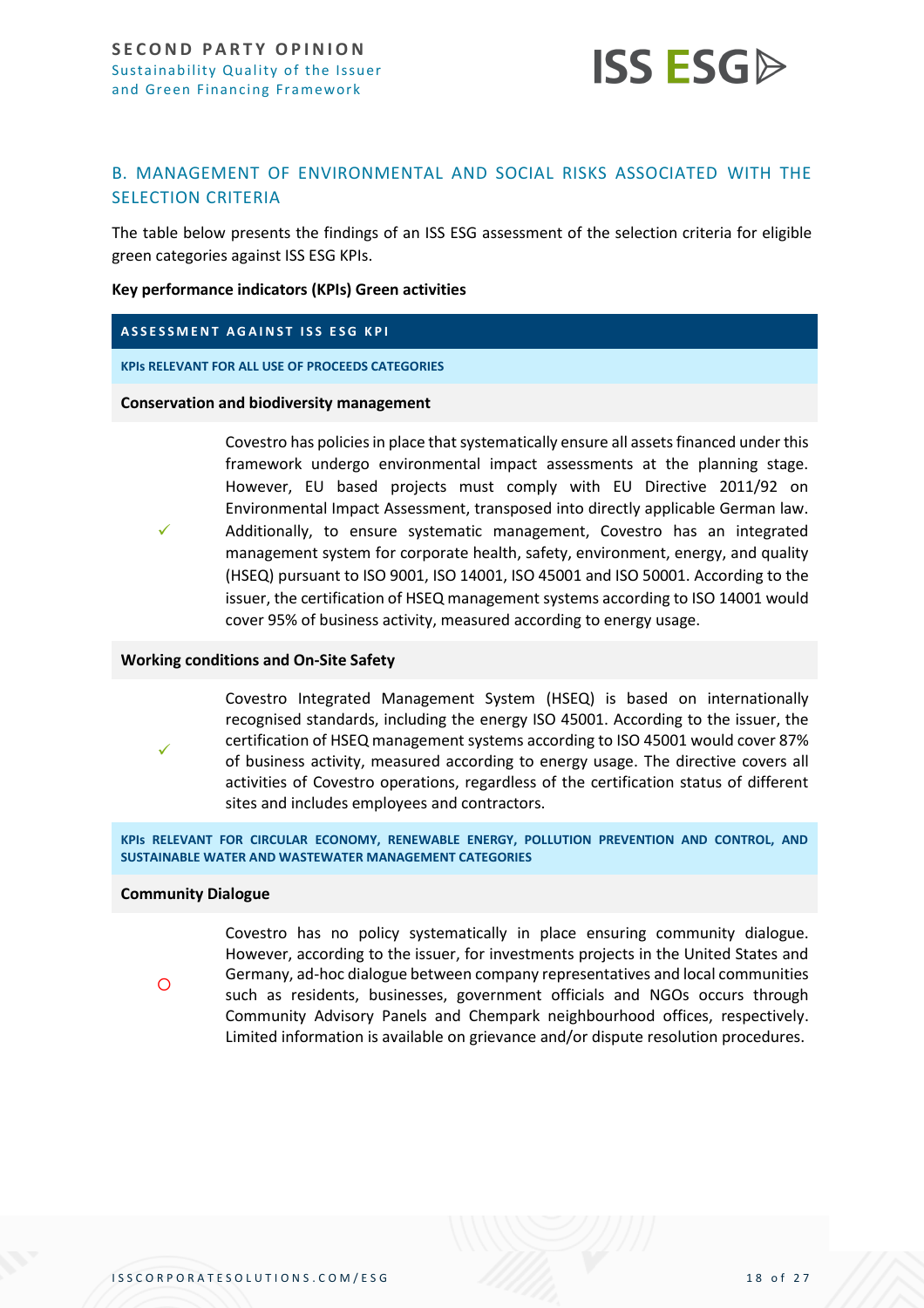

**KPIs RELEVANT FOR CIRCULAR ECONOMY, ENERGY EFFICIENCY AND RENEWABLE ENERGY CATEGORIES**

**Environmental aspects of construction (or production) and operation**

Life-cycle-assessments: All of Covestro's Circular Economy projects are evaluated based on a Life Cycle Assessment. This is a mandatory requirement in Covestro's Circular Economy program. LCA modelling is in line with international standards ISO 14040:2006+A2:2021 and ISO 14044:2006+A2:2021. For EU based projects, EU regulations for Waste Electrical and Electronic equipment (EU Waste Electrical & Electronic Equipment Directive 2012/19/EU) will be applicable. However, no policy or regulation covers non-EU energy efficiency and renewable energy projects. In addition, Covestro's Supplier Code of Conduct also requires that suppliers comply with all applicable quality, health, safety and environmental regulations. Suppliers are required to have systems in place to ensure the safe handling, movement, storage, recycling, reuse and management of waste, air emissions and wastewater discharges.

**KPIs RELEVANT FOR CIRCULAR ECONOMY AND POLLUTION PREVENTION AND CONTROL**

#### **Environmental aspects of construction (or production) and operation**

✓

✓

Environmentally safe operation of plants: Covestro has a globally binding directive and procedures on process and plant safety ensuring that operations are safe both for the environment and people. Covestro has applied the German Chemical Industry Association's (Verband der Chemischen Industrie, VCI) guidelines on documenting plant safety performance indicators, and are thus aligned with the updated and globally harmonised definition by the International Council of Chemical Associations (ICCA).

#### **Hazardous Waste**

✓

Specialised reuse or recycling technologies for substances of concern are implemented and the issuer monitors treatment processes (e.g. audits of disposal facilities). Treatment results of substances of concern are disclosed (e.g. recycling ratio, incineration output and landfill rate). According to the issuer, hazardous waste management is part of the environmental management system and is subject to environmental, health, and safety (EHS) laws, regulations, rules, and ordinances at the international, national, and local levels in multiple jurisdictions.

#### **KPIs RELEVANT FOR CIRCULAR ECONOMY**

#### **Energy efficiency**

✓

Covestro Integrated Management System (HSEQ) is based on internationally recognised standards, including the energy ISO 50001. According to the issuer, the certification of HSEQ management systems according to ISO 50001 would cover 48% of business activity, measured according to energy usage. The issuer also has an energy management system, Covestro's STRUCTese™ (Structured Efficiency System for Energy). STRUCTese™ compares actual energy usage in production with the realistic potential optimum, thus eliminating inefficiencies and resulting in permanent energy savings. Energy usage per metric ton of product at main production sites has also seen an overall 40.2% improvement in energy efficiency compared to the base year 2005.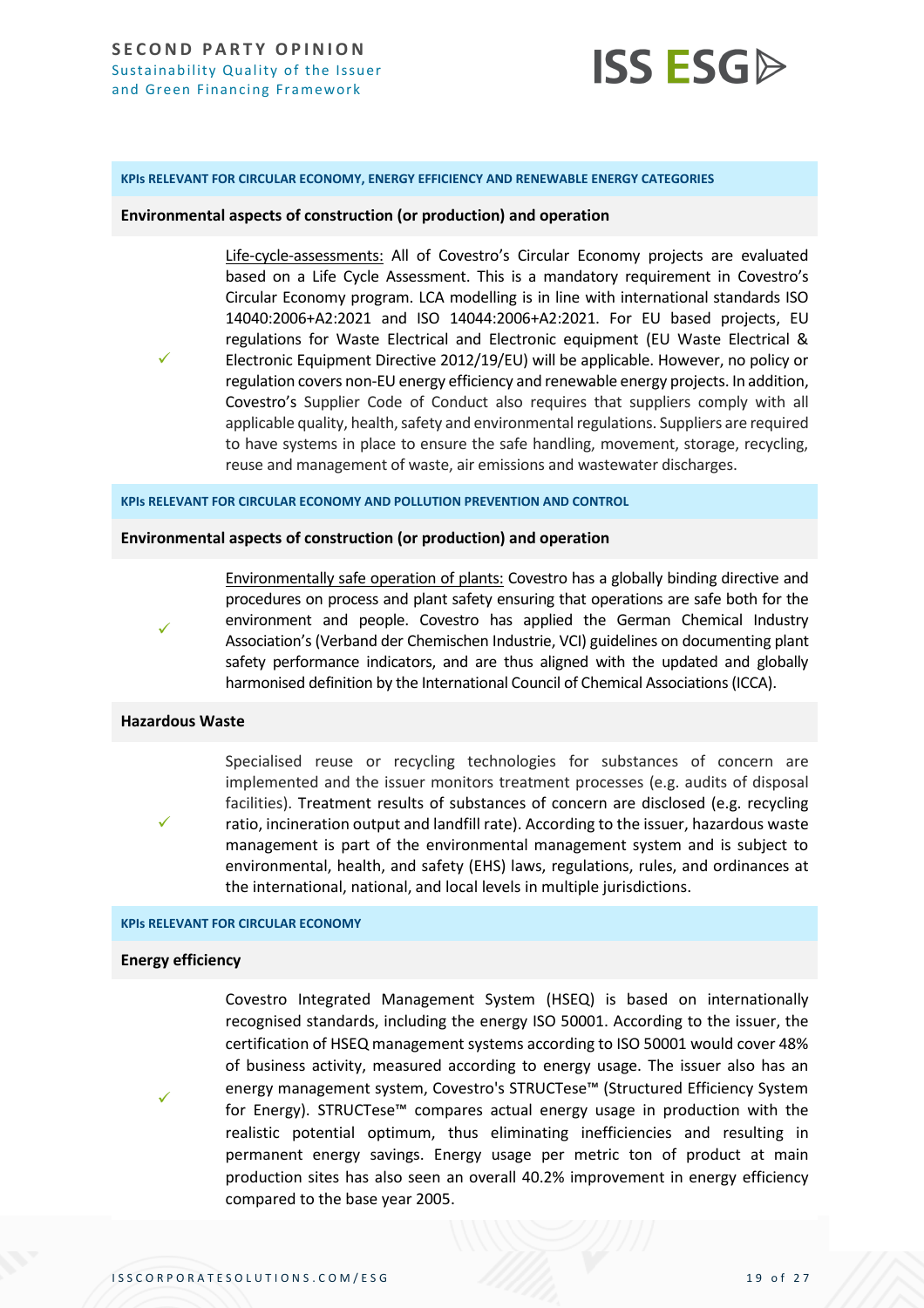

#### **Environmental aspects of construction (or production) and operation**

Environmental management system: Covestro Integrated Management System (HSEQ) is based on internationally recognized standards, including the energy ISO 14001. According to the issuer, the certification of HSEQ management systems according to ISO 14001 would cover 95% of business activity, measured according to energy usage.

#### **Product safety**

✓

✓

✓

✓

Management of substances of concern: Covestro is committed to conducting risk assessments, including proactive testing methods that take into account legally unregulated aspects (e.g. chemical mixture toxicity, long-term exposure, endocrine effects, water mobility). However, limited information is available on after-sales risk monitoring e.g. through customer surveys or value chain studies.

Product safety: Covestro has measures in place to ensure product safety. Safety data sheets are provided and translated into relevant languages, customers are provided training and/or receive counselling on health and safety issues of products, hotlines for product-related questions and complaints are provided on product labels and/or are easily accessible on the company's website. Additionally, Covestro Integrated Management System (HSEQ) is based on internationally recognised standards, including the energy ISO 9001. According to the issuer, the certification of HSEQ management systems according to ISO 9001 would cover 100% of business activity, measured according to energy usage.

#### **KPIs RELEVANT FOR THE GREEN BUILDINGS CATEGORY**

#### **Water use minimisation in buildings**

 $\circ$ No information is available on whether Covestro has set any water use reduction targets. However, water management is part of the environmental management system and is subject to local legislation.

#### **KPIs RELEVANT FOR THE SUSTAINABLE WATER AND WASTEWATER MANAGEMENT CATEGORY**

#### **Environmental aspects of construction (or production) and operation**

Environmental impacts of sewage sludge disposal: The company has implemented specialised treatment technologies to eliminate and/or recycle relevant contaminants and discloses relevant effluent data. The company states that all wastewater is subject to strict monitoring and analysis according to the applicable legal regulations before it is discharged into disposal channels. Covestro also has a corporate commitment on water, covering aspects of water scarcity, wastewater and marine litter. However, limited information is available on the monitoring of relevant pollutants.

 $\overline{O}$ High standards regarding sustainable water withdrawal: The issuer has not clearly defined water use reduction targets, with currently 2% of the water usage is being recycled or reused. Limited information is available on whether Covestro identifies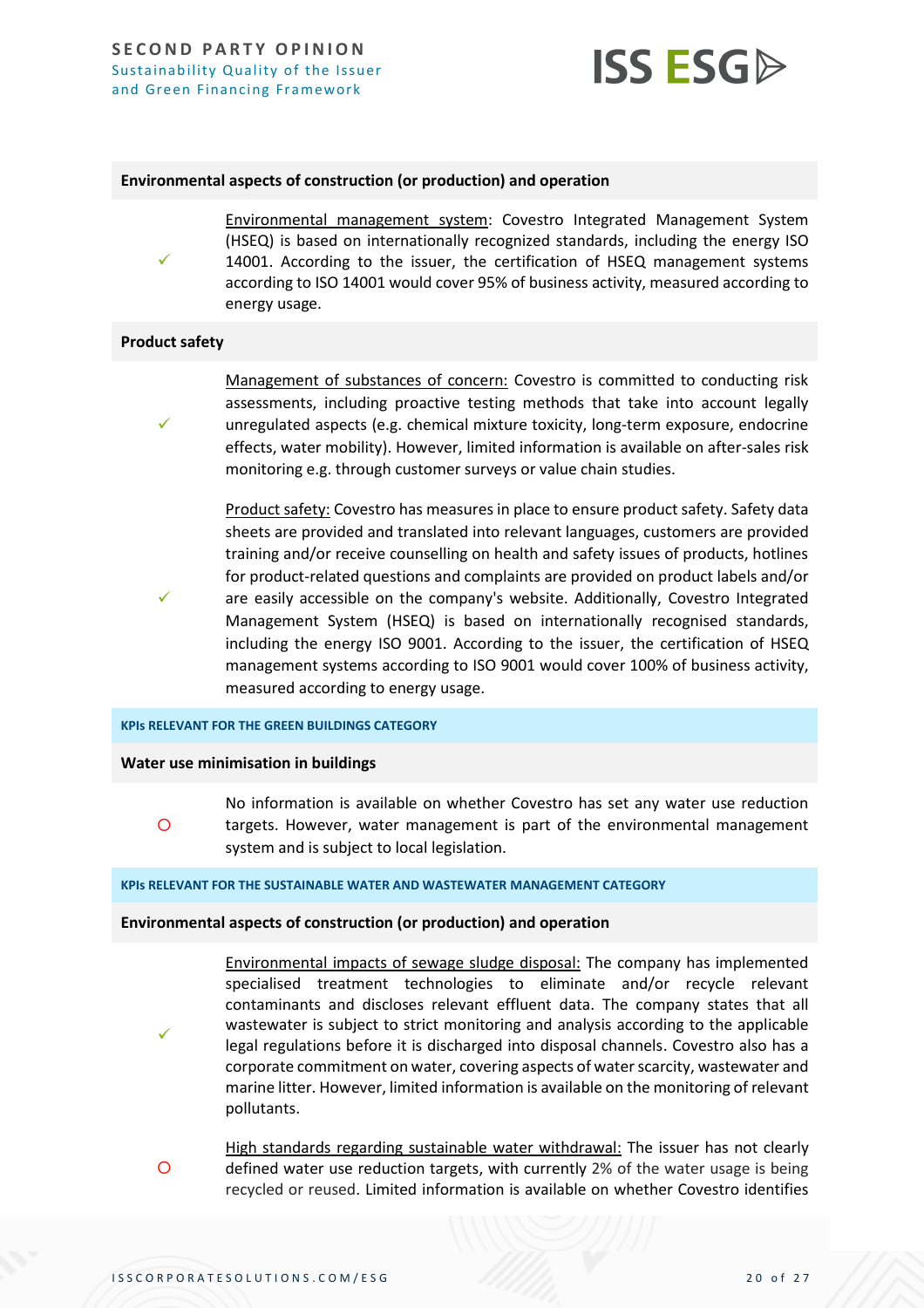

and continuously monitors the impact of its activities on freshwater resources and on measures to mitigate (potential) impacts. However, the company identifies whether it has activities in regions with high levels of water stress and discloses total freshwater use broken down by source, although not at a relevant geographical level. Covestro also has a corporate commitment on water and since 2020 a risk-based water approach, which includes potential regulatory risks at its production sites and physical risks such as water scarcity and quality (approach followed at main production sites currently exposed to a high risk of water stress).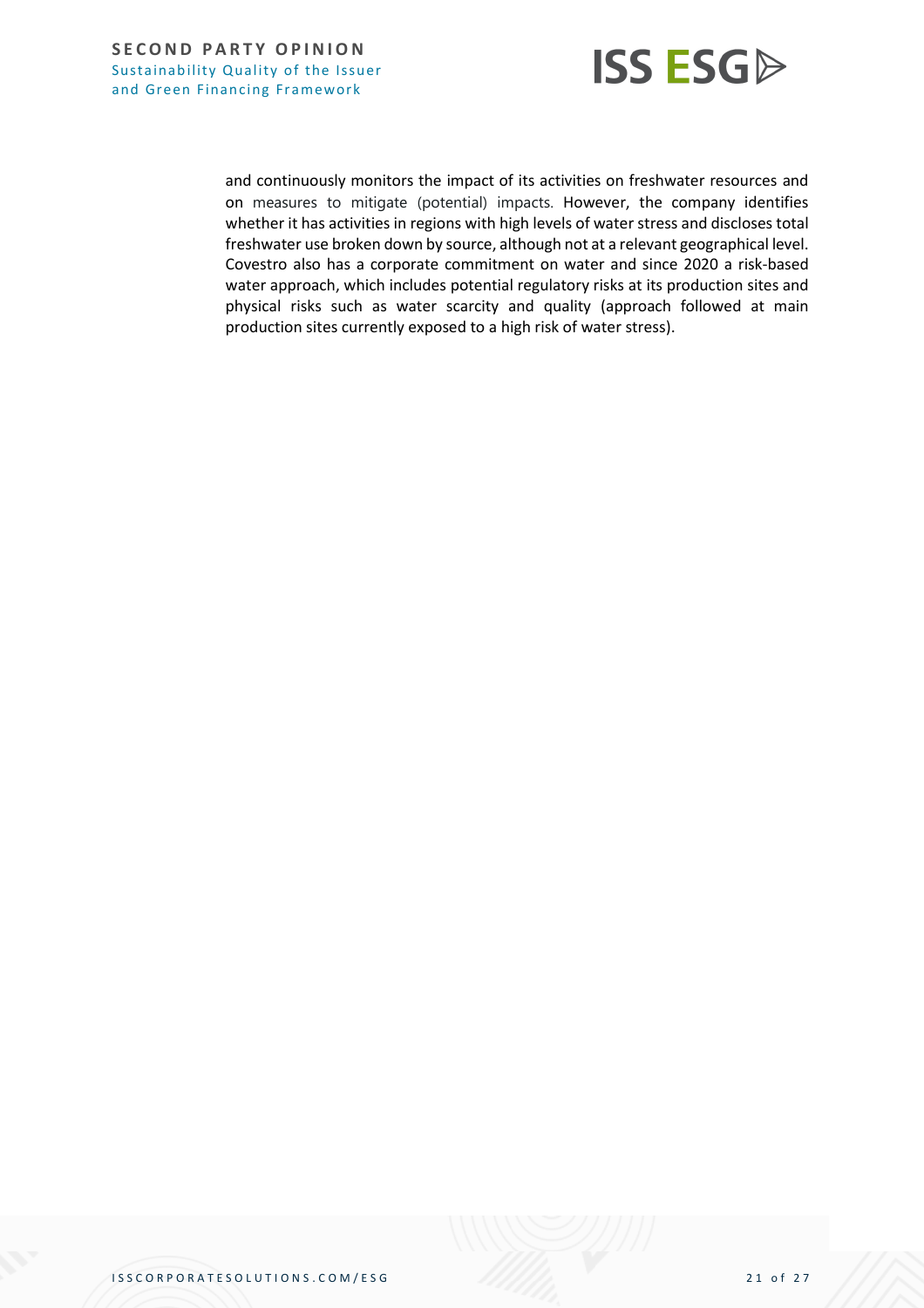

#### DISCLAIMER

- 1. Validity of the SPO: As long as no material changes to the Framework are undertaken.
- 2. ISS ESG uses a scientifically based rating concept to analyse and evaluate the environmental and social performance of companies and countries. In doing so, we adhere to standardized procedures to ensure consistent quality of responsibility research worldwide. In addition, we provide Second Party Opinion (SPO) on bonds solely based on data provided by the issuer.
- 3. We would, however, point out that we do not warrant that the information presented in this SPO is complete, accurate or up to date. Any liability on the part of ISS ESG in connection with the use of these SPO, the information provided in them, and the use thereof shall be excluded.
- 4. All statements of opinion and value judgements given by us do not in any way constitute purchase or investment recommendations. In particular, the SPO is no assessment of the economic profitability and credit worthiness of a bond but refers exclusively to the social and environmental criteria mentioned above.
- 5. We would point out that this SPO, certain images, text and graphics contained therein, and the layout and company logo of ISS ESG and ISS-ESG are the property of ISS and are protected under copyright and trademark law. Any use of such ISS property shall require the express prior written consent of ISS. Use shall be deemed to refer in particular to the copying or duplication of the SPO wholly or in part, the distribution of the SPO, either free of charge or against payment, or the exploitation of this SPO in any other conceivable manner.

The issuer that is the subject of this report may have purchased self-assessment tools and publications from ISS Corporate Solutions, Inc. ("ICS"), a wholly-owned subsidiary of ISS, or ICS may have provided advisory or analytical services to the issuer. No employee of ICS played a role in the preparation of this report. If you are an ISS institutional client, you may inquire about any issuer's use of products and services from ICS by emailin[g disclosure@issgovernance.com.](mailto:disclosure@issgovernance.com)

This report has not been submitted to, nor received approval from, the United States Securities and Exchange Commission or any other regulatory body. While ISS exercised due care in compiling this report, it makes no warranty, express or implied, regarding the accuracy, completeness or usefulness of this information and assumes no liability with respect to the consequences of relying on this information for investment or other purposes. In particular, the research and scores provided are not intended to constitute an offer, solicitation or advice to buy or sell securities nor are they intended to solicit votes or proxies.

Deutsche Börse AG ("DB") owns an approximate 80% stake in ISS HoldCo Inc., the holding company which wholly owns ISS. The remainder of ISS HoldCo Inc. is held by a combination of Genstar Capital ("Genstar") and ISS management. ISS has formally adopted policies on non-interference and potential conflicts of interest related to DB, Genstar, and the board of directors of ISS HoldCo Inc. These policies are intended to establish appropriate standards and procedures to protect the integrity and independence of the research, recommendations, ratings and other analytical offerings produced by ISS and to safeguard the reputations of ISS and its owners. Further information regarding these policies are available a[t https://www.issgovernance.com/compliance/due-diligence-materials.](https://www.issgovernance.com/compliance/due-diligence-materials)

© 2022 | Institutional Shareholder Services and/or its affiliates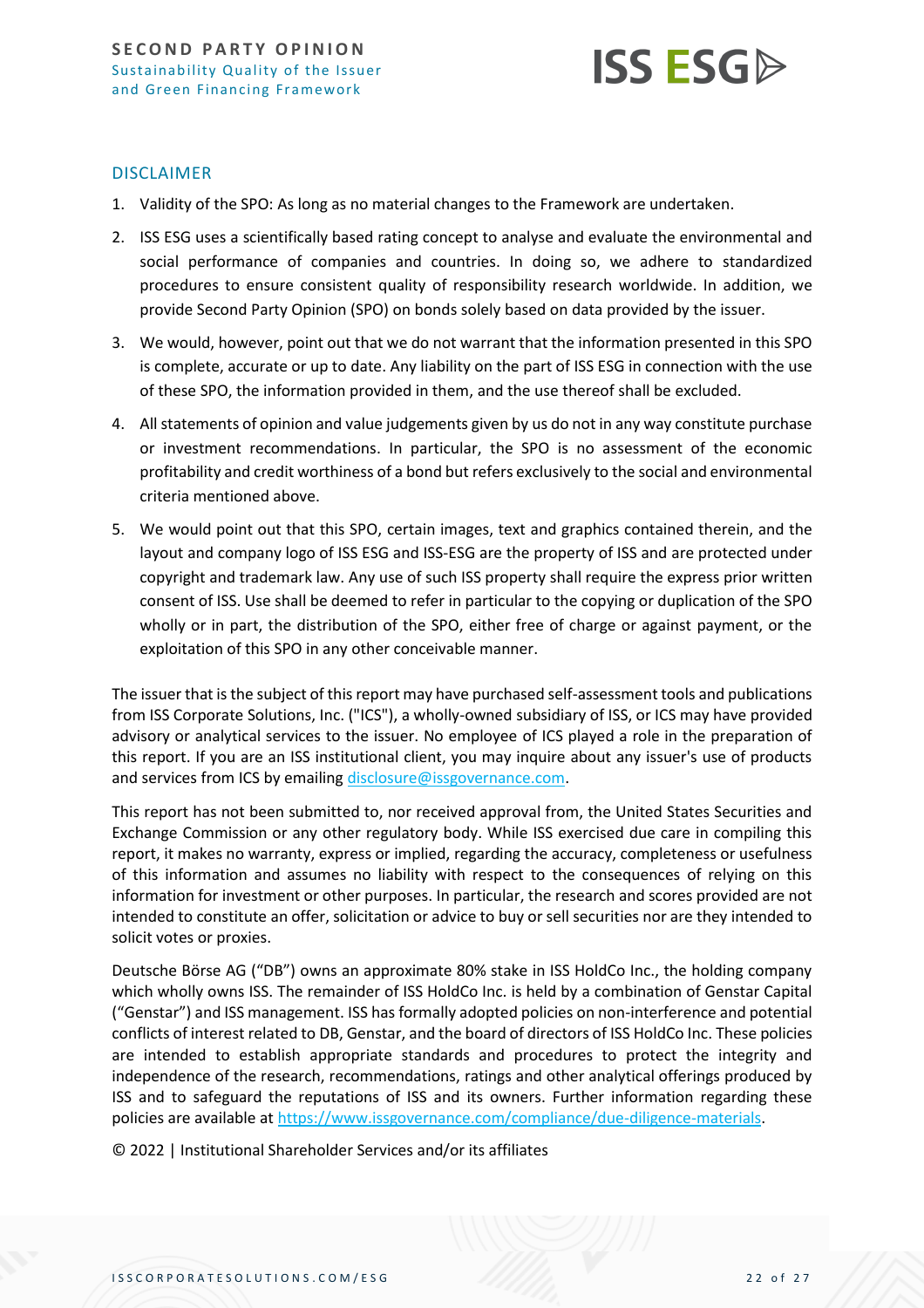

# <span id="page-22-0"></span>ANNEX 1: Methodology

## ISS ESG Green KPIs

The ISS ESG Green Bond KPIs serve as a structure for evaluating the sustainability quality  $-$  i.e. the social and environmental added value – of the use of proceeds of Covestro's Green Financing Instruments.

It comprises firstly the definition of the use of proceeds category offering added social and/or environmental value, and secondly the specific sustainability criteria by means of which this added value and therefore the sustainability performance of the assets can be clearly identified and described.

The sustainability criteria are complemented by specific indicators, which enable quantitative measurement of the sustainability performance of the assets and which can also be used for reporting. If a majority of assets fulfill the requirement of an indicator, this indicator is then assessed positively. Those indicators may be tailor-made to capture the context-specific environmental and social risks.

#### Environmental and social risks assessment methodology

ISS ESG evaluates whether the assets included in the asset pool match the eligible project category and criteria listed in the Green Bond KPIs.

All percentages refer to the amount of assets within one category (e.g. wind power). Additionally, the assessment "no or limited information is available" either indicates that no information was made available to ISS ESG or that the information provided did not fulfil the requirements of the ISS ESG Green Bond KPIs.

The evaluation was carried out using information and documents provided to ISS ESG on a confidential basis by Covestro (e.g. Due Diligence Reports). Further, national legislation and standards, depending on the asset location, were drawn on to complement the information provided by the issuer.

#### Assessment of the contribution and association to the SDG

The 17 Sustainable Development Goals (SDGs) were endorsed in September 2015 by the United Nations and provide a benchmark for key opportunities and challenges toward a more sustainable future. Using a proprietary method, ISS ESG identifies the extent to which Covestro's Green Financing Instruments contributes to related SDGs.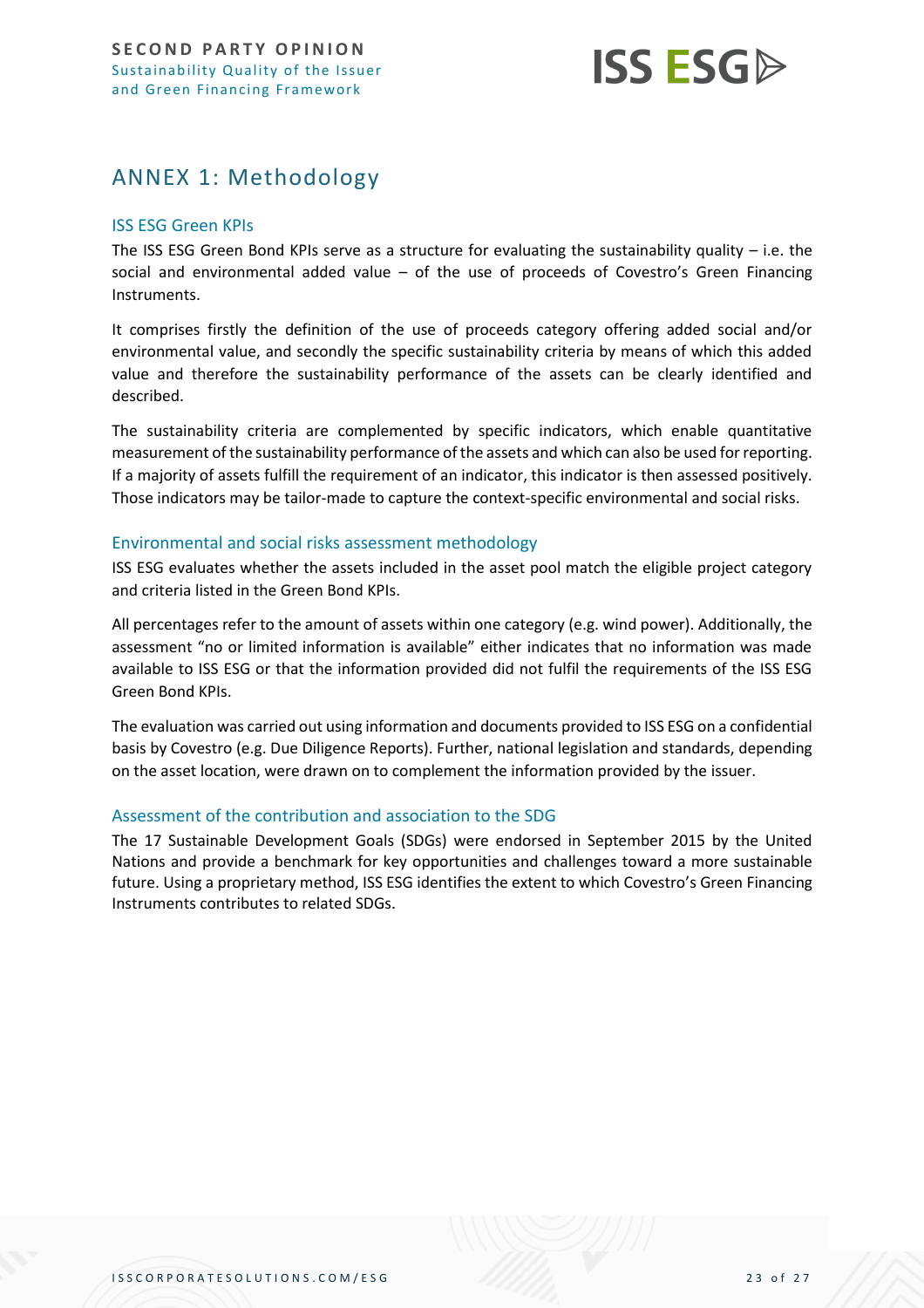

# <span id="page-23-0"></span>ANNEX 2: ISS ESG Corporate Rating Methodology

The following pages contain methodology description of the ISS ESG Corporate Rating.

## Methodology - Overview

The ESG Corporate Rating methodology was originally developed by Institutional Shareholder Services Germany (formerly oekom research) and has been consistently updated for more than 25 years.

**ESG Corporate Rating** - The ESG Corporate Rating universe, which is currently expanding from more than 8,000 corporate issuers to a targeted 10,000 issuers in 2020, covers important national and international indices as well as additional companies from sectors with direct links to sustainability and the most important bond issuers that are not publicly listed companies.

The assessment of a company's social & governance and environmental performance is based on approximately 100 environmental, social and governance indicators per sector, selected from a pool of 800+ proprietary indicators. All indicators are evaluated independently based on clearly defined performance expectations and the results are aggregated, taking into account each indicator's and each topic's materiality-oriented weight, to yield an overall score (rating). If no relevant or up-to-date company information with regard to a certain indicator is available, and no assumptions can be made based on predefined standards and expertise, e.g. known and already classified country standards, the indicator is assessed with a D-.

In order to obtain a comprehensive and balanced picture of each company, our analysts assess relevant information reported or directly provided by the company as well as information from reputable independent sources. In addition, our analysts actively seek a dialogue with the assessed companies during the rating process and companies are regularly given the opportunity to comment on the results and provide additional information.

**Analyst Opinion** - Qualitative summary and explanation of the central rating results in three dimensions:

(1) Opportunities - assessment of the quality and the current and future share of sales of a company's products and services, which positively or negatively contribute to the management of principal sustainability challenges.

(2) Risks - summary assessment of how proactively and successfully the company addresses specific sustainability challenges found in its business activity and value chain, thus reducing its individual risks, in particular regarding its sector's key issues.

(3) Governance - overview of the company's governance structures and measures as well as of the quality and efficacy of policies regarding its ethical business conduct.

**Norm-Based Research - Severity Indicator** - The assessment of companies' sustainability performance in the ESG Corporate Rating is informed by a systematic and comprehensive evaluation of companies' ability to prevent and mitigate ESG controversies. ISS ESG conducts research and analysis on corporate involvement in verified or al[leged failures to respect recognized standards for responsible business conduct through](https://www.issgovernance.com/esg/screening/esg-screening-solutions/#nbr_techdoc_download)  [Norm-Based](https://www.issgovernance.com/esg/screening/esg-screening-solutions/#nbr_techdoc_download) Research.

Norm-Based Research is based on authoritative standards for responsible business conduct such as the UN Global Compact, the OECD Guidelines for Multinational Enterprises, the UN Guiding Principles for Business and Human Rights and the Sustainable Development Goals.

As a stress-test of corporate disclosure, Norm-Based Research assesses the following:

- Companies' ability to address grievances and remediate negative impacts
- Degree of verification of allegations and claims
- Severity of impact on people and the environment, and systematic or systemic nature of malpractices

Severity of impact is categorized as Potential, Moderate, Severe, Very severe. This informs the ESG Corporate Rating.

**Decile Rank** - The Decile Rank indicates in which decile (tenth part of total) the individual Corporate Rating ranks within its industry from 1 (best – company's rating is in the first decile within its industry) to 10 (lowest – company's rating is in the tenth decile within its industry). The Decile Rank is determined based on the underlying numerical score of the rating. If the total number of companies within an industry cannot be evenly divided by ten, the surplus company ratings are distributed from the top (1 decile) to the bottom. If there are Corporate Ratings with identical absolute scores that span a division in decile ranks, all ratings with an equal decile score are classified in the higher decile, resulting in a smaller number of Corporate Ratings in the decile below.

**Distribution of Ratings** - Overview of the distribution of the ratings of all companies from the respective industry that are included in the ESG Corporate Rating universe (company portrayed in this report: dark blue).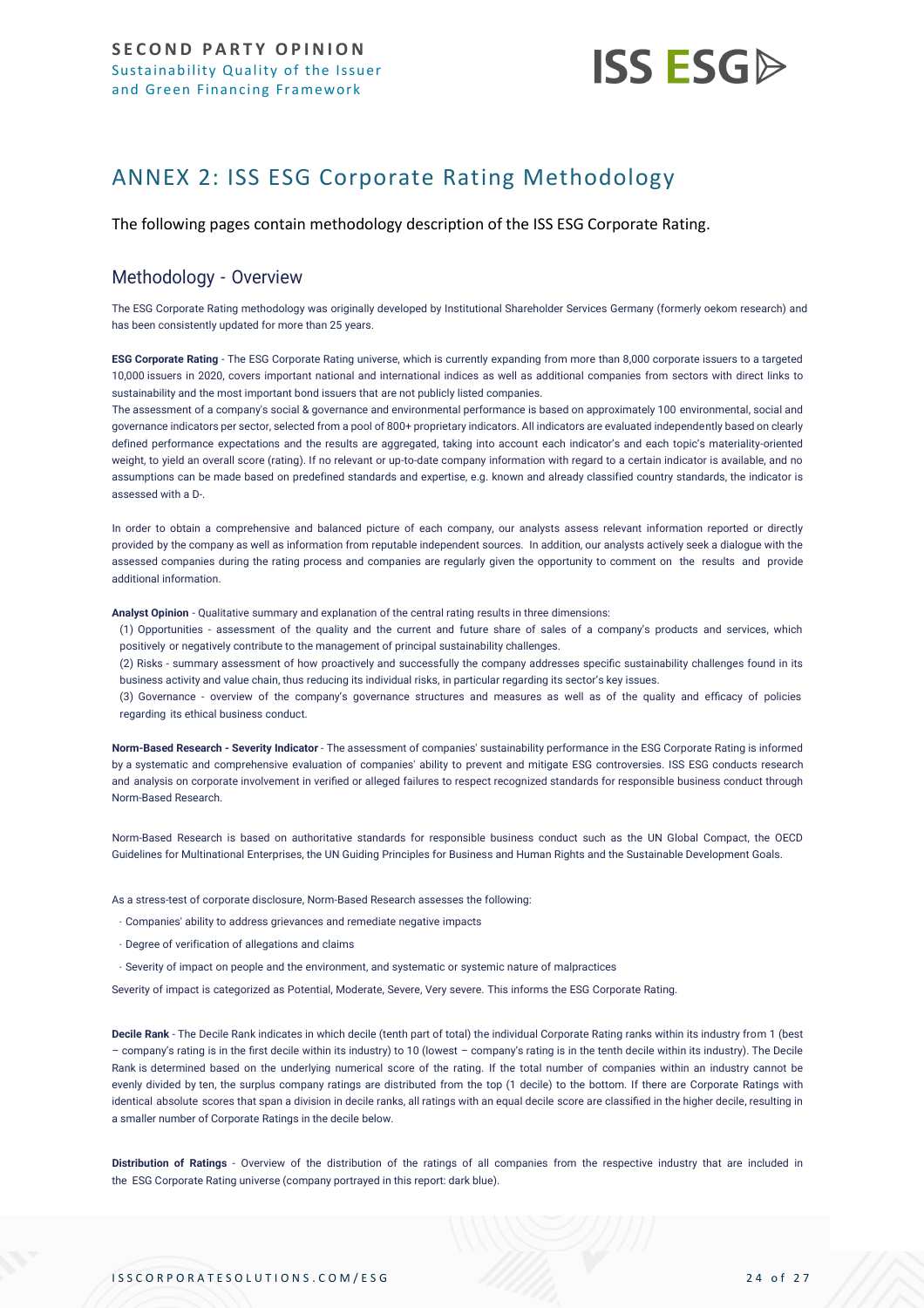# **ISS ESGD**

**Industry Classification** - The social and environmental impacts of industries differ. Therefore, based on its relevance, each industry analyzed is classified in a Sustainability **Matrix** 

Depending on this classification, the two dimensions of the ESG Corporate Rating, the Social Rating and the Environmental Rating, are weighted and the sector-specific minimum requirements for the ISS ESG Prime Status (Prime threshold) are defined (absolute best-in-class approach).



**Industry Leaders** - List (in alphabetical order) of the top three companies in an industry from the ESG Corporate Rating universe at the time of generation of this report.

**Key Issue Performance** - Overview of the company's performance with regard to the key social and environmental issues in the industry, compared to the industry average.

**Performance Score** - The ESG Performance Score allows for cross-industry comparisons using a standardized best-in-class threshold that is valid across all industries. It is the numerical representation of the alphabetic ratings (D- to A+) on a scale of 0 to 100 with 50 representing the prime threshold. All companies with values greater than 50 are Prime, while companies with values less than 50 are Not Prime. As a result, intervals are of varying size depending on the original industry-specific prime thresholds.

**Rating History** - Development of the company's rating over time and comparison to the average rating in the industry.

**Rating Scale** - Companies are rated on a twelve-point scale from A+ to D-:

A+: the company shows excellent performance.

D-: the company shows poor performance (or fails to demonstrate any commitment to appropriately address the topic).

Overview of the range of scores achieved in the industry (light blue) and indication of the grade of the company evaluated in this report (dark blue).

**Sources of Information** - A selection of sources used for this report is illustrated in the annex.

Status & Prime Threshold - Companies are categorized as Prime if they achieve/exceed the sustainability performance requirements (Prime threshold) defined by ISS ESG for a specific industry (absolute best-in-class approach) in the ESG Corporate Rating. Prime companies are sustainability leaders in their industry and are better positioned to cope with material ESG challenges and risks, as well as to seize opportunities, than their Not Prime peers. The financial materiality of the Prime Status has been confirmed by performance studies, showing a continuous outperformance of the Prime portfolio when compared to conventional indices over more than 14 years. Metric. The metric is a consideration, the has dimensions of the ball Corporate limits, the<br>Acoustic metrics of transparence in Religion as weighted in or the association of the same of the metrics of the same properties o

**Transparency Level** - The Transparency Level indicates the company's materiality-adjusted disclosure level regarding the environmental and social performance indicators defined in the ESG Corporate Rating. It takes into consideration whether the company has disclosed relevant information regarding a specific indicator, either in its public ESG disclosures or as part of the rating feedback process, as well as the indicator's materiality reflected in its absolute weight in the rating. The calculated percentage is classified in five transparency levels following the scale below.

- 0% < 20%: very low
- 20% < 40%: low

40% - < 60%: medium

- 60% < 80%: high
- 80% 100%: very high

For example, if a company discloses information for indicators with a cumulated absolute weight in the rating of 23 percent, then its Transparency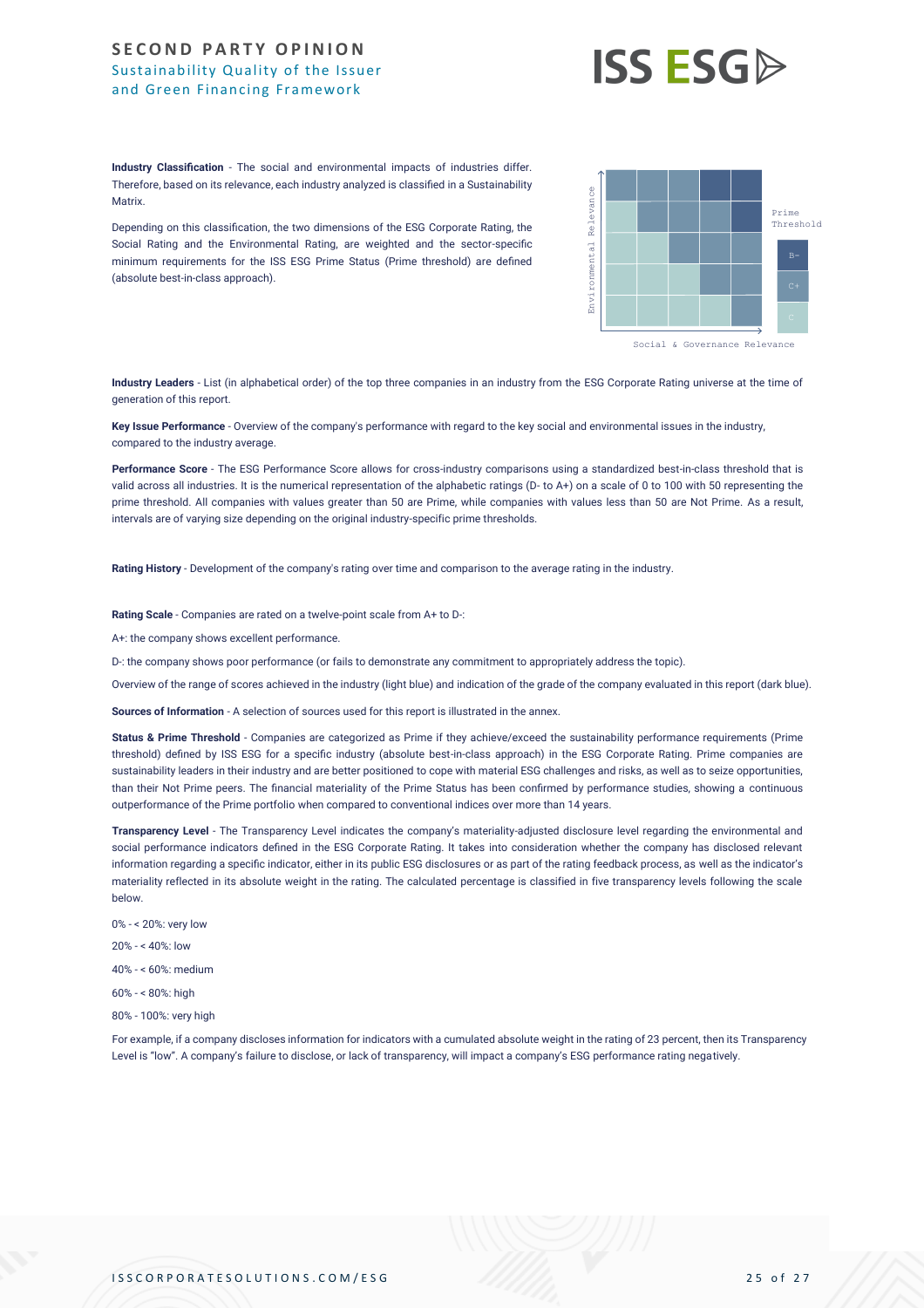

# <span id="page-25-0"></span>ANNEX 3: Quality management processes

#### **SCOPE**

Covestro commissioned ISS ESG to compile a Green Financing Instruments SPO. The Second Party Opinion process includes verifying whether the Green Financing Framework aligns with the ICMA's Green Bond Principles and to assess the sustainability credentials of its Green Financing Instruments, as well as the issuer's sustainability strategy.

#### **CRITERIA**

Relevant Standards for this Second Party Opinion

- ICMA's Green Bond Principles
- **ISS ESG Key Performance Indicators relevant for Use of Proceeds categories selected by the issuer**

#### ISSUER'S RESPONSIBILITY

Covestro's responsibility was to provide information and documentation on:

- **Framework**
- **Eligibility criteria**
- Documentation of ESG risks management at the asset level

## ISS ESG's VERIFICATION PROCESS

ISS ESG is one of the world's leading independent environmental, social and governance (ESG) research, analysis and rating houses. The company has been actively involved in the sustainable capital markets for over 25 years. Since 2014, ISS ESG has built up a reputation as a highly-reputed thought leader in the green and social bond market and has become one of the first CBI approved verifiers.

ISS ESG has conducted this independent Second Party Opinion of the Green Financing Instruments to be issued by Covestro based on ISS ESG methodology and in line with the ICMA's Green Bond Principles.

The engagement with Covestro took place from February to May 2022.

#### ISS ESG's BUSINESS PRACTICES

ISS has conducted this verification in strict compliance with the ISS Code of Ethics, which lays out detailed requirements in integrity, transparency, professional competence and due care, professional behaviour and objectivity for the ISS business and team members. It is designed to ensure that the verification is conducted independently and without any conflicts of interest with other parts of the ISS Group.